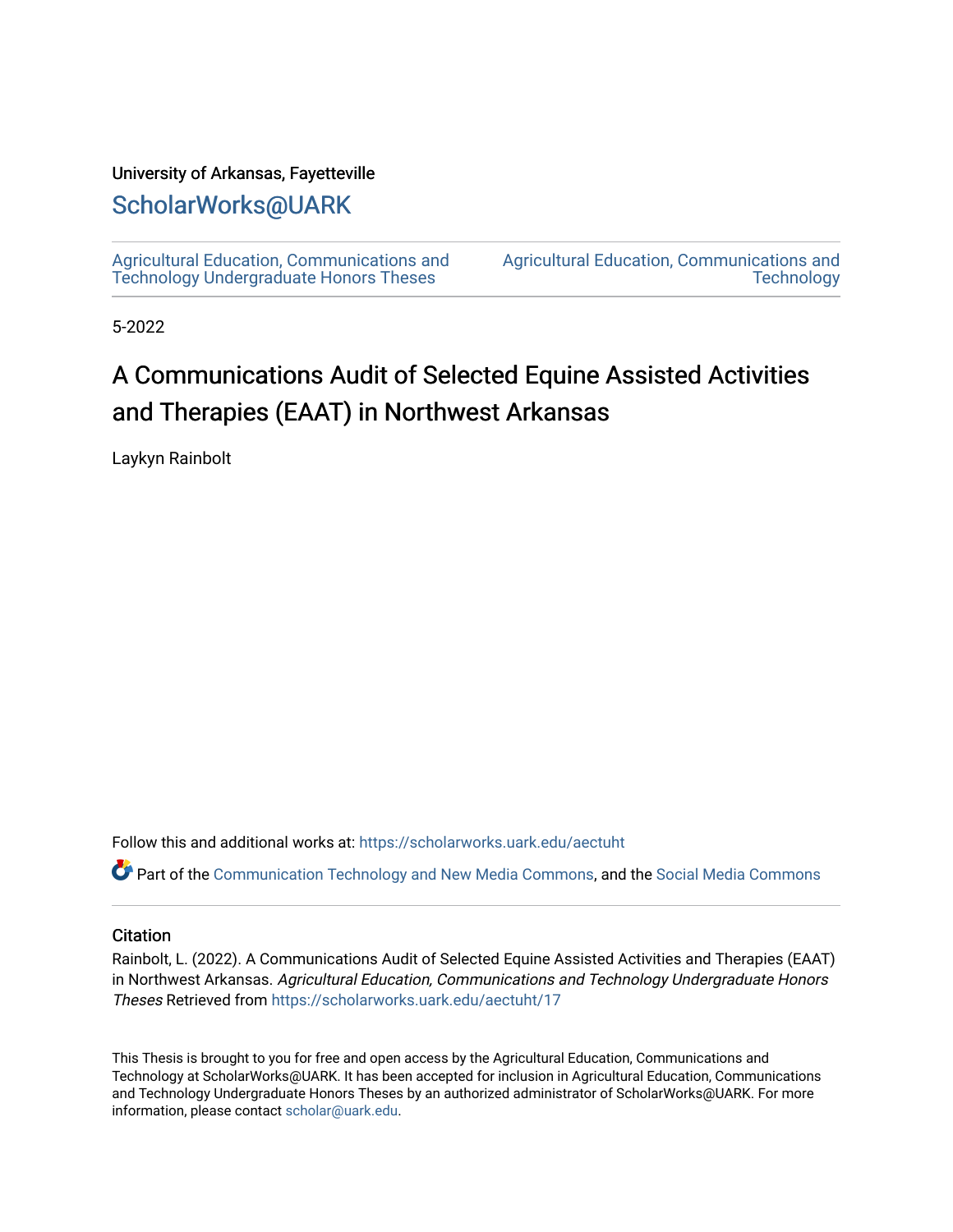## **A Communications Audit of Selected Equine Assisted Activities and Therapies (EAAT) in**

## **Northwest Arkansas**

Laykyn M. Rainbolt

University of Arkansas Undergraduate Honors Thesis

April 15, 2022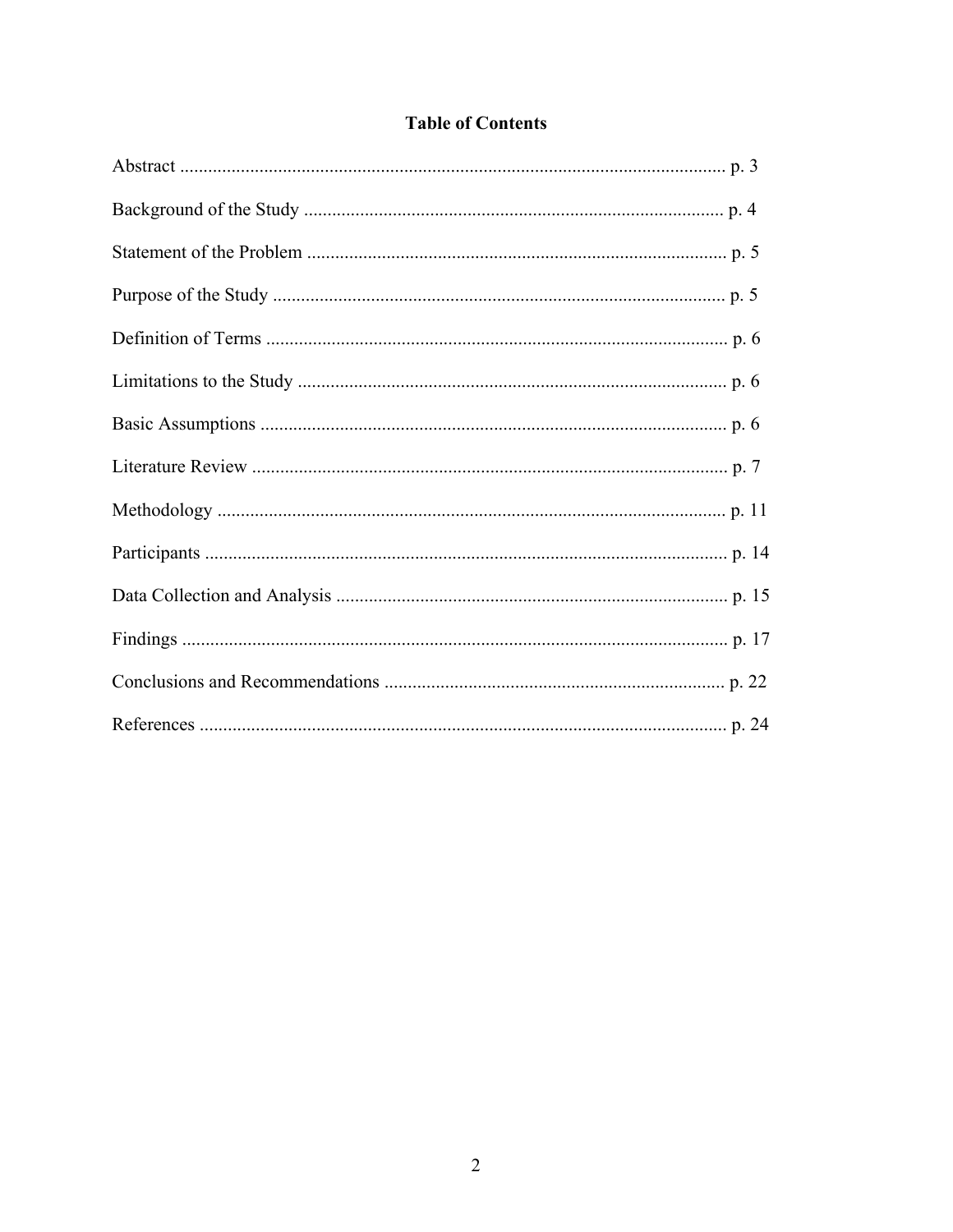#### **Abstract**

Digital media, including websites and social media platforms, are becoming a staple in the marketing and communication field to reach consumers. Although digital media can offer high dissemination rates to a broad audience, it can also be time consuming without current training or resources to allocate to it. Nonprofits struggle to maximize their reach and effectiveness through social media due to limited staff, time, resources, and training (Bernritter et al., 2016; Bjork et al., 2016; Lovejoy & Saxton, 2012; Tao et al., 2021). Equine Assisted Activities and Therapies organizations in Northwest Arkansas selected for this study showed high use of digital media with 100% ( $n = 6$ ) of the selected organizations having an Instagram and a Facebook account on behalf of the organization. However, inconsistencies across platforms and update frequencies show these organizations lack training or resources to utilize digital media to their full potential. Thus, marketing communications training would benefit those managing digital media accounts.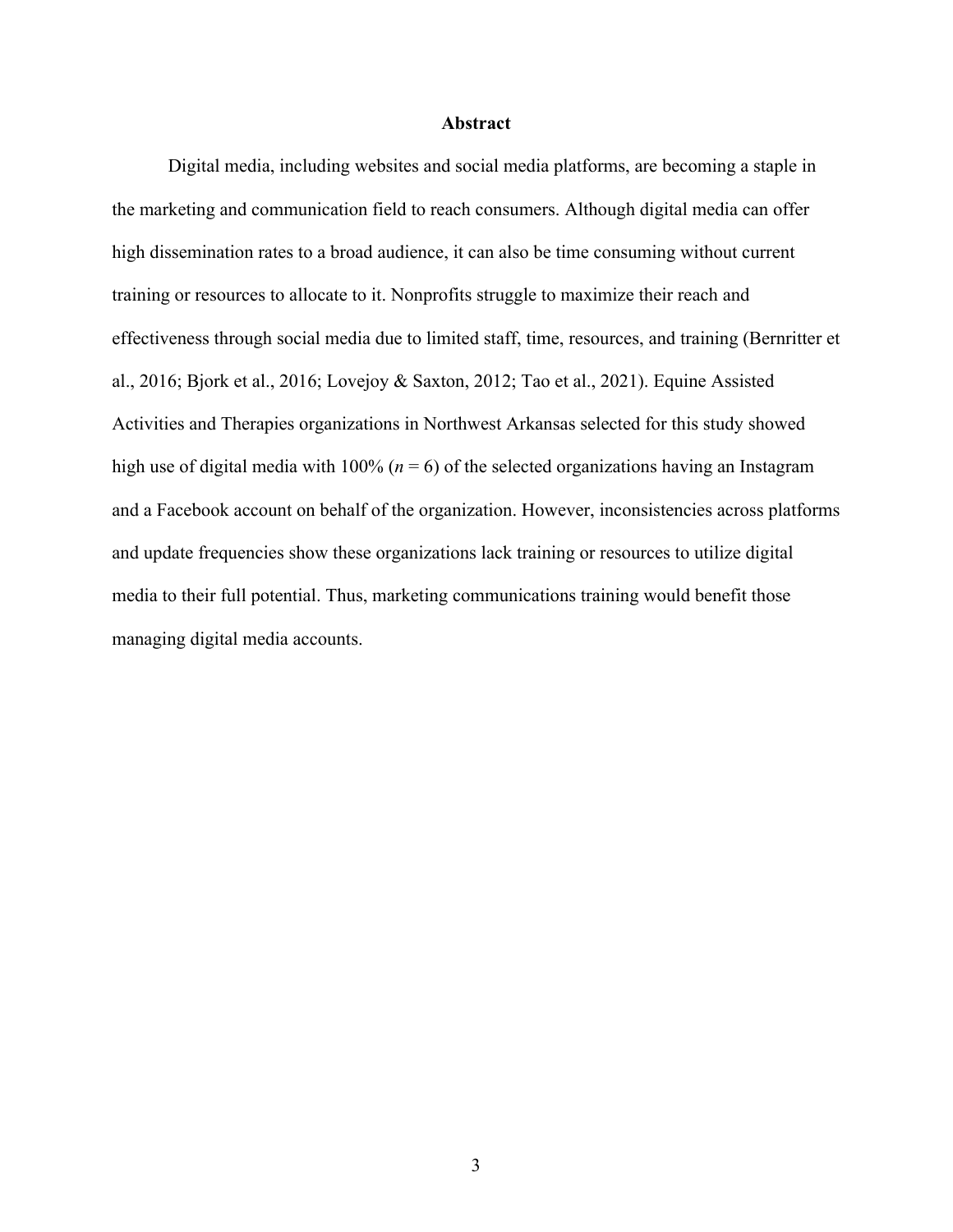#### **Chapter I: Introduction**

#### *Background of the Study*

With 66% of online adults using social media, social media provides a great opportunity for businesses to reach their target audience (Smith, 2011). Social media offers an opportunity for consumers to interact and engage with other consumers as well as the brand to develop a full opinion of an organization before donating or participating (Dong-Hun, 2010; Bernritter et al., 2016). Consumer promoted marketing is seen as more trustworthy to other consumers, so the unique opportunity social media offers should be utilized by nonprofits (Bernritter et al., 2016; Mongold and Faulds (2009). Up to 18% of people say they use social media to connect with others who share the same hobbies or interests, and equine-assisted therapy organizations should capitalize on their online presence as a nonprofit (Smith, 2011; Bernritter et al., 2016; Bjork et al., 2016).

Nonprofits are unique in that they must solicit donations, meet stakeholder's expectations, and promote their services in a "warm" tone (Bernritter et al., 2016; Tao et al., 2021; Waters et al., 2009). As the number of web users continue to increase, the expectation of nonprofits being active online will also continue to increase (Tao et al., 2021). Without dedicated communications specialists on staff or dedicated marketing budgets, this task is increasingly challenging for nonprofits (Tao et al., 2021; Lovejoy & Saxton, 2012).

Equine-assisted therapy organizations are a sector of animal-assisted therapy, which covers equine therapy, hippotherapy, equine facilitated psychotherapy and equine assisted psychotherapy (Rothe et al., 2005). Facilities range in personnel and certification organizations. Equine Assisted Activities and Therapy (EAAT) organizations could have a health professional and an equine specialist, who are certified by one of many certification organizations, working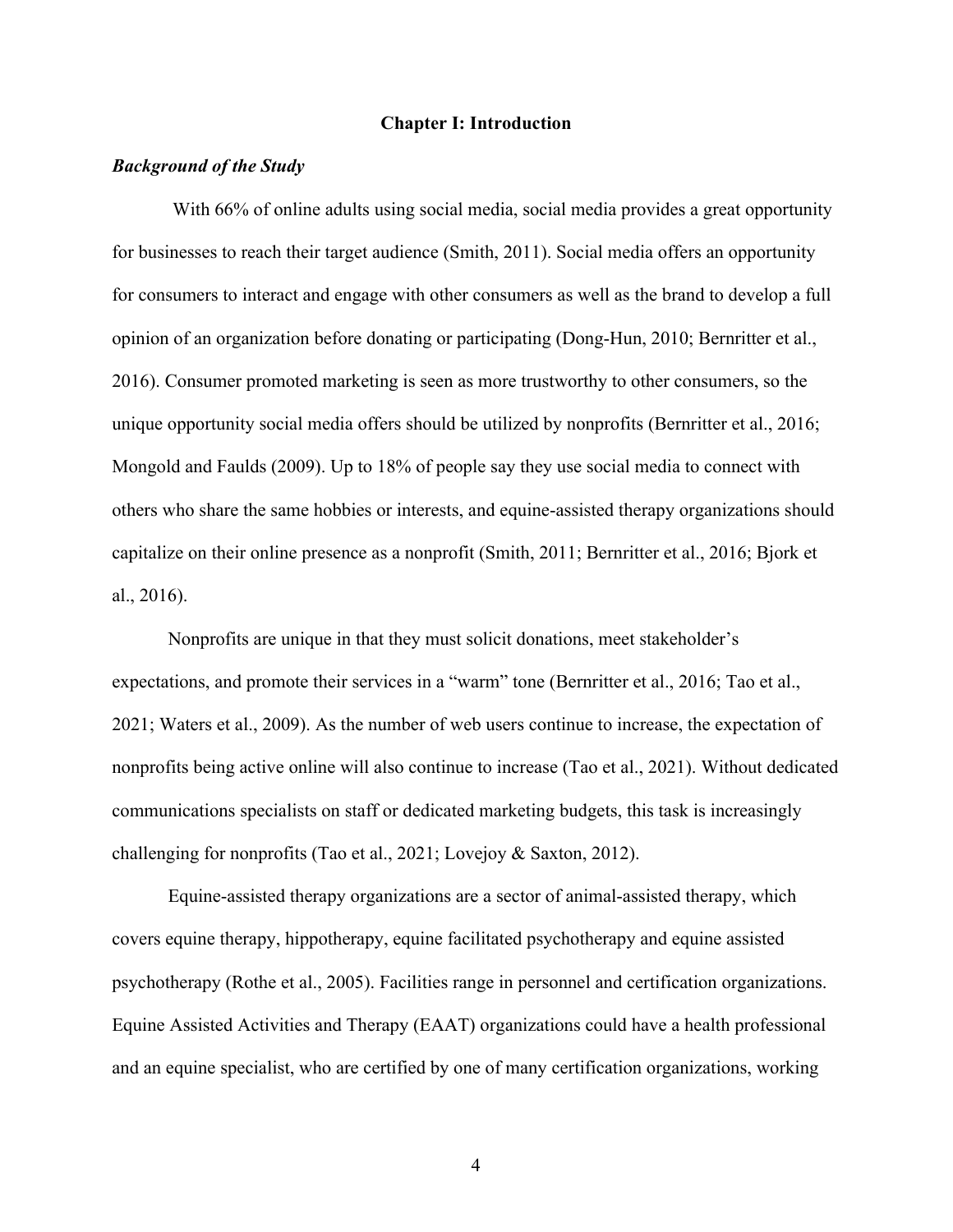with every client, or the organization might have some combination of the staff. A single staff member can serve as both the equine specialist and the health professional; however, a health professional is not required for equine assisted activities and therapy services. Certification organizations include Professional Association of Therapeutic Horsemanship International (PATH), Equine Assisted Growth and Learning Association, and Certified Horsemanship Association among others (add citation). As of 2018, there were 4,800 PATH certified instructors and 881 therapeutic riding centers in the world (White-Lewis, 2019). PATH has helped 69,000 children and adults physically, mentally and emotionally annually (PATH, 2022). *Statement of the Problem*

As social and digital media becomes increasingly popular, nonprofits have been hesitant to develop strong online presences (Bjork et al., 2016). An online presence including social media and a website are crucial to the future success of a nonprofit, but little information exists about the content and implications for EAAT digital marketing efforts (Bernritter et al., 2016; Bjork et al., 2016). By identifying current digital communications efforts, EAATs seeking to incorporate digital media can develop a baseline for what is used by other organizations and may guide the development of a digital marketing plan.

#### *Purpose of the Study*

The purpose of this study was to identify and describe current digital media used by selected EAAT organizations in northwest Arkansas. The goal of the study was to provide a better understanding of the online marketing approaches of equine therapy nonprofits and provide an evaluation to allow the development of an effective digital marketing plan. The following objectives guided this study: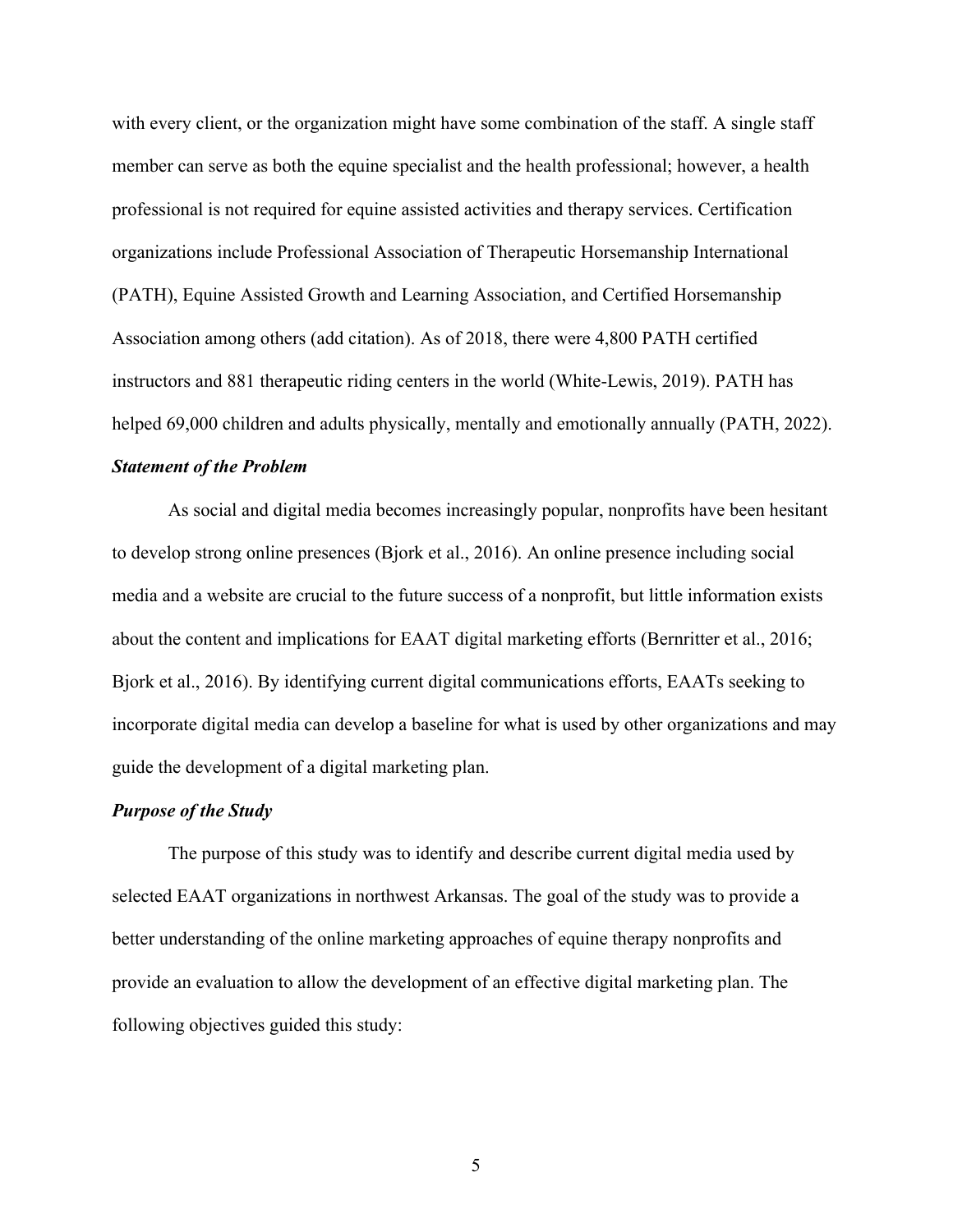- 1. Identify current digital media utilized by selected northwest Arkansas equine assisted activities and therapies (EAAT) organizations.
- 2. Describe the online presence of selected northwest Arkansas EAAT organizations and most recent update.
- 3. Describe the application of website best practices for selected northwest Arkansas EAAT organizations.
- 4. Identify the frequency of accessibility errors for the websites of each selected EAAT organization in northwest Arkansas.

#### *Definition of Terms*

AAA: "Animal Assisted Activity (AAA) is a planned and goal oriented informal interaction and visitation conducted by the human-animal team for motivational, educational and recreational purposes. Human-animal teams must have received at least introductory training, preparation and assessment to participate in informal visitations. Human-animal teams who provide AAA may also work formally and directly with a healthcare, educator and/or human service provider on specific documentable goals. In this case they are participating in AAT or AAE that is conducted by a specialist in his/her profession. Examples of AAA include animal assisted crisis response that focuses on providing comfort and support for trauma, crisis and disaster survivors, and visiting companion animals for "meet and greet" activities with residents in nursing homes. The person delivering AAA must have adequate knowledge about the behavior, needs, health and indicators of stress of the animals involved" (Jegatheesan et al., 2014 p. 5).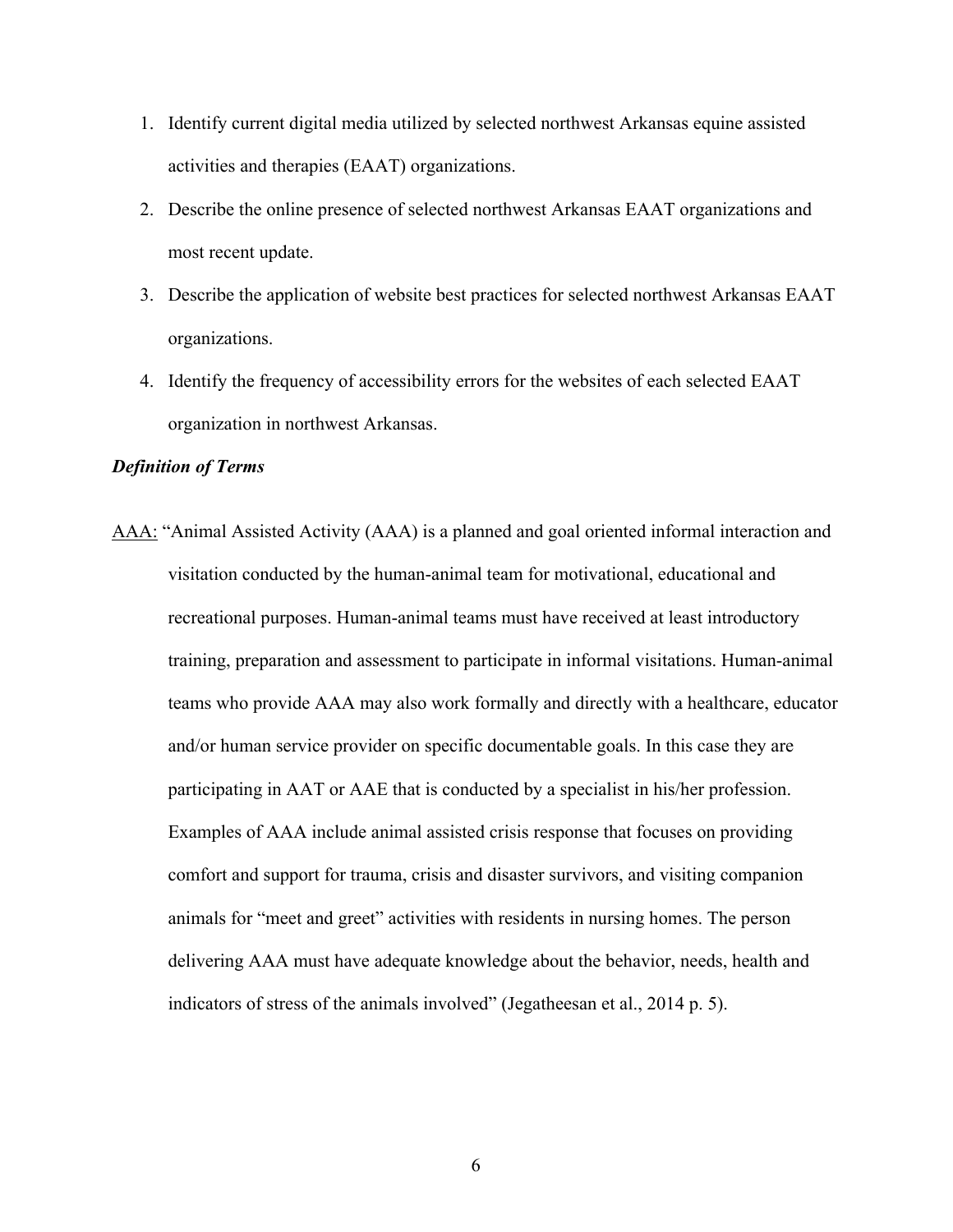AAT: "Animal Assisted Therapy is a goal oriented, planned and structured therapeutic intervention directed and/or delivered by health, education or human service professionals, including e.g. psychologists and social workers. Intervention progress is measured and included in professional documentation. AAT is delivered and/or directed by a formally trained (with active licensure, degree or equivalent) professional with expertise within the scope of the professionals' practice. AAT focuses on enhancing physical, cognitive, behavioral and/or socio-emotional functioning of the particular human recipient either in the group or individual setting. The professional delivering AAT (or the person handling the animal under the supervision of the human service professional) must have adequate knowledge about the behavior, needs, health and indicators and regulation of stress of the animals involved" (Jegatheesan et al., 2014 p. 5).

EAT: Equine-assisted therapy is treatment that incorporates equine activities and/or the equine environment. Rehabilitative goals are related to the patient's needs and the medical professional's standards of practice (PATH Intl., 2022).

EAA: Equine assisted activities that are facilitated by equine professional and may provide opportunities for participants to experience therapeutic benefits (PATH Intl., 2022). EAAT: Equine assisted activities and therapies is a "therapeutic modality that incorporates equine activities and/or the equine environment and complements other, more traditional, therapies" (One Heart Equestrian Therapy, Inc, 2018, p.??).

PATH: Professional Association of Therapeutic Horsemanship International. "PATH Intl. accredits centers and certifies professionals, so you have the best and safest services our industry offers. PATH Intl. accredits centers and certifies professionals so participants can experience the best and safest services in the EAS industry" (PATH Intl., 2022).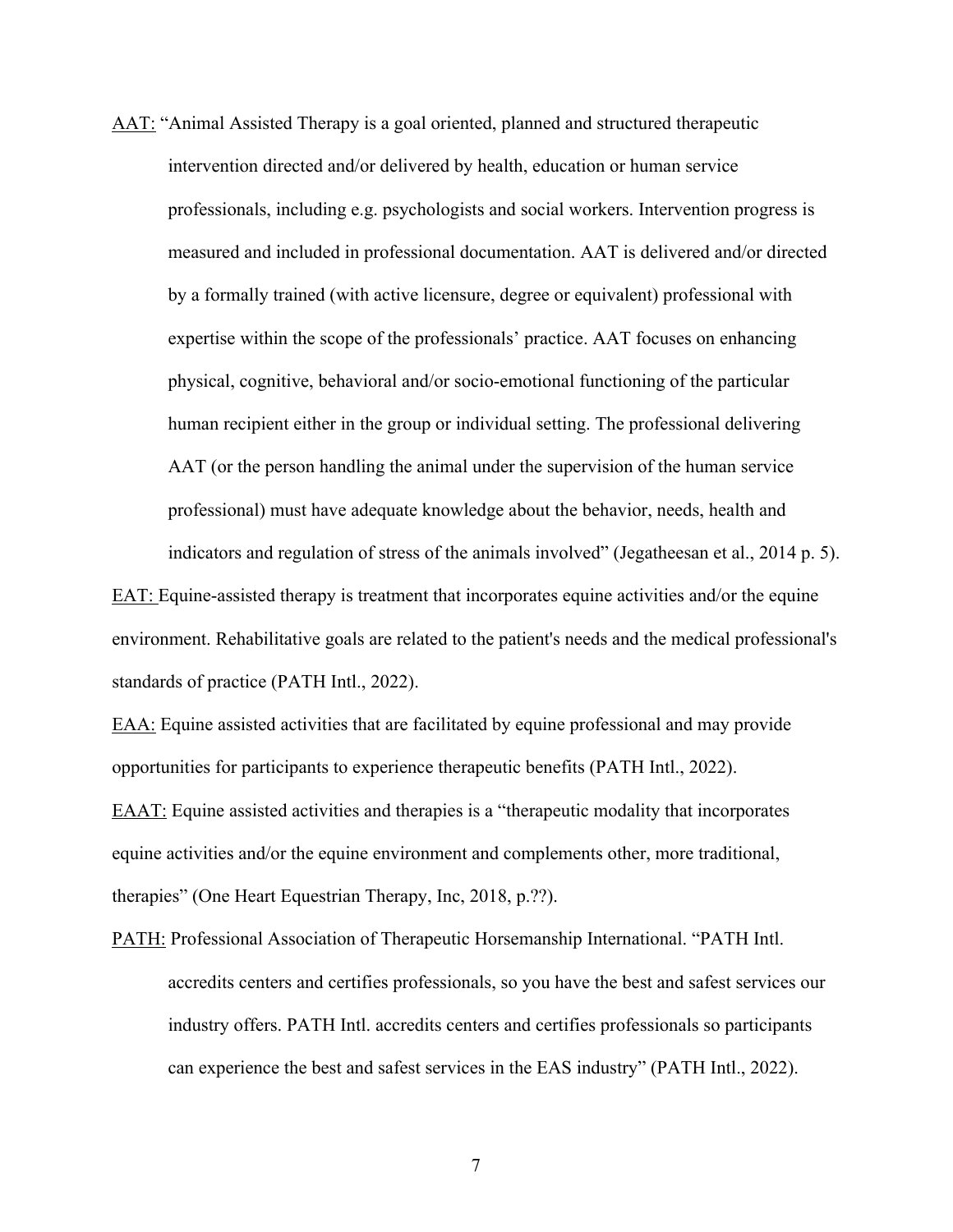### *Limitations to the Study*

This study only included equine-assisted therapy organizations, which were registered nonprofits, located in Washington or Benton County in northwest Arkansas, and offered equineassisted activities and therapies. This study could be replicated on a wider basis to include more EAAT organizations at the state, regional, or national level to expand the audit results.

### *Basic Assumptions*

The researcher utilized similar audit strategies for each EAAT.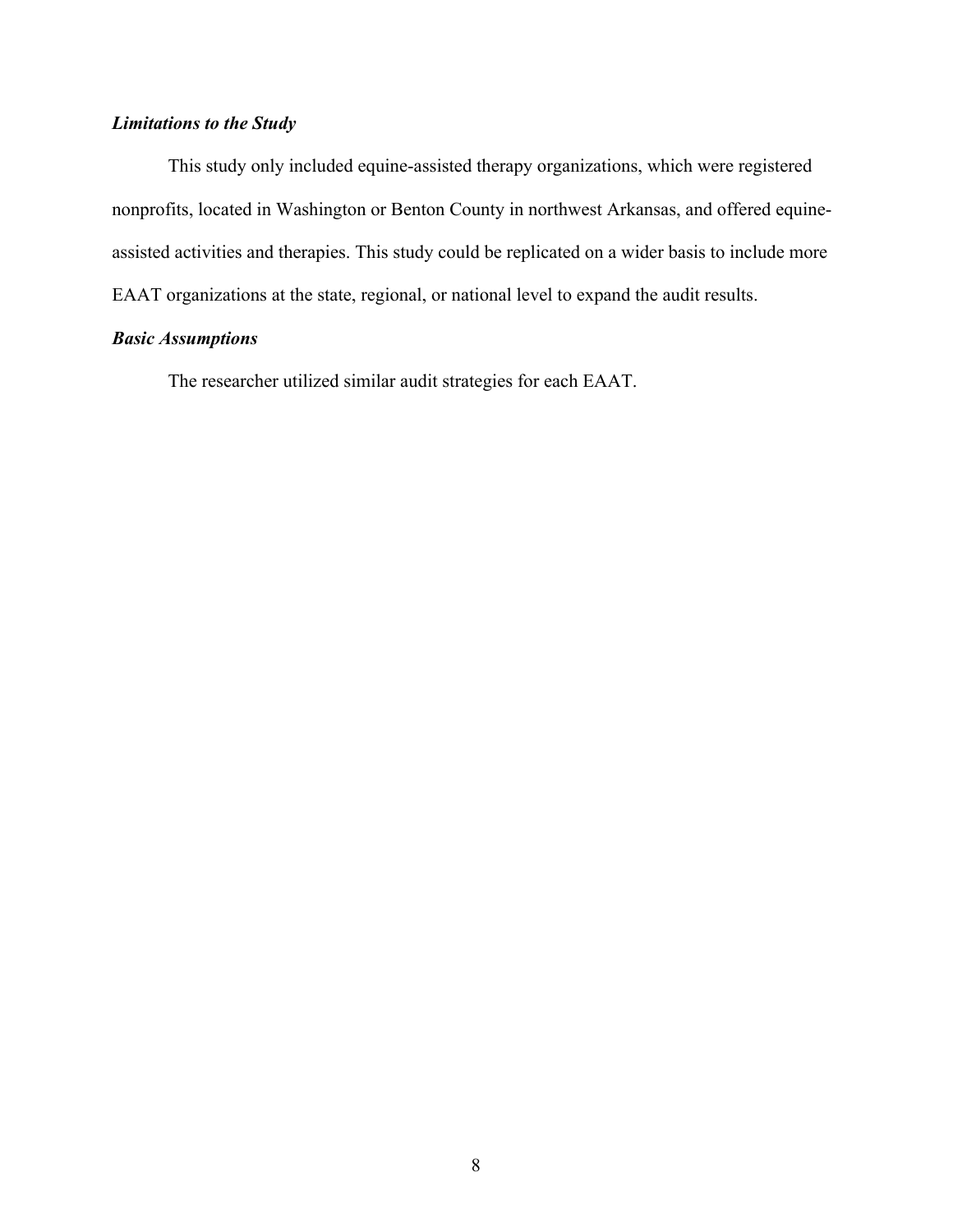#### **Chapter II: Literature Review**

#### *The Importance of An Online Presence*

Social media and web presence have become the "media of choice all across the world" (Dong-Hun, 2010). With over 4.5 billion people on social media or 75% of the eligible individuals, businesses must have a strong, active online presence where the average individual spends 15% of waking life (Keipos, 2022). Although differences exist, online participation is high across most age groups, education levels, income brackets and other major demographics (Auxier & Anderson, 2021). Regardless of a business' target audience, they should prioritize a strong, consistent online presence through social media and a website.

Having an online presence should be focused on engaging with the audience in an open line of communication (Kaplan & Haenlein, 2010). Customers on social media want to see an active organization that is interesting, humble, professional, and honest (Kaplan & Haenlein, 2010). As Kaplan and Haenlein (2010) stated,

Social Media allow firms to engage in timely and direct end-consumer contact at relatively low cost and higher levels of efficiency than can be achieved with more traditional communication tools. This makes social media not only relevant for large multinational firms, but also for small and medium sized companies, and even nonprofit and governmental agencies (p. 67).

However, having an online presence must be developed from a strategic plan. Dong-Hun (2010) identified four aspects to conclude why businesses should have an online presence: time, audience, cost, and relations. Without a strategic plan, these four aspects cannot be achieved even while being active online. Social media is also ever changing, so efforts must be made to stay up-to-date with trends (Kaplan & Haenlein, 2010).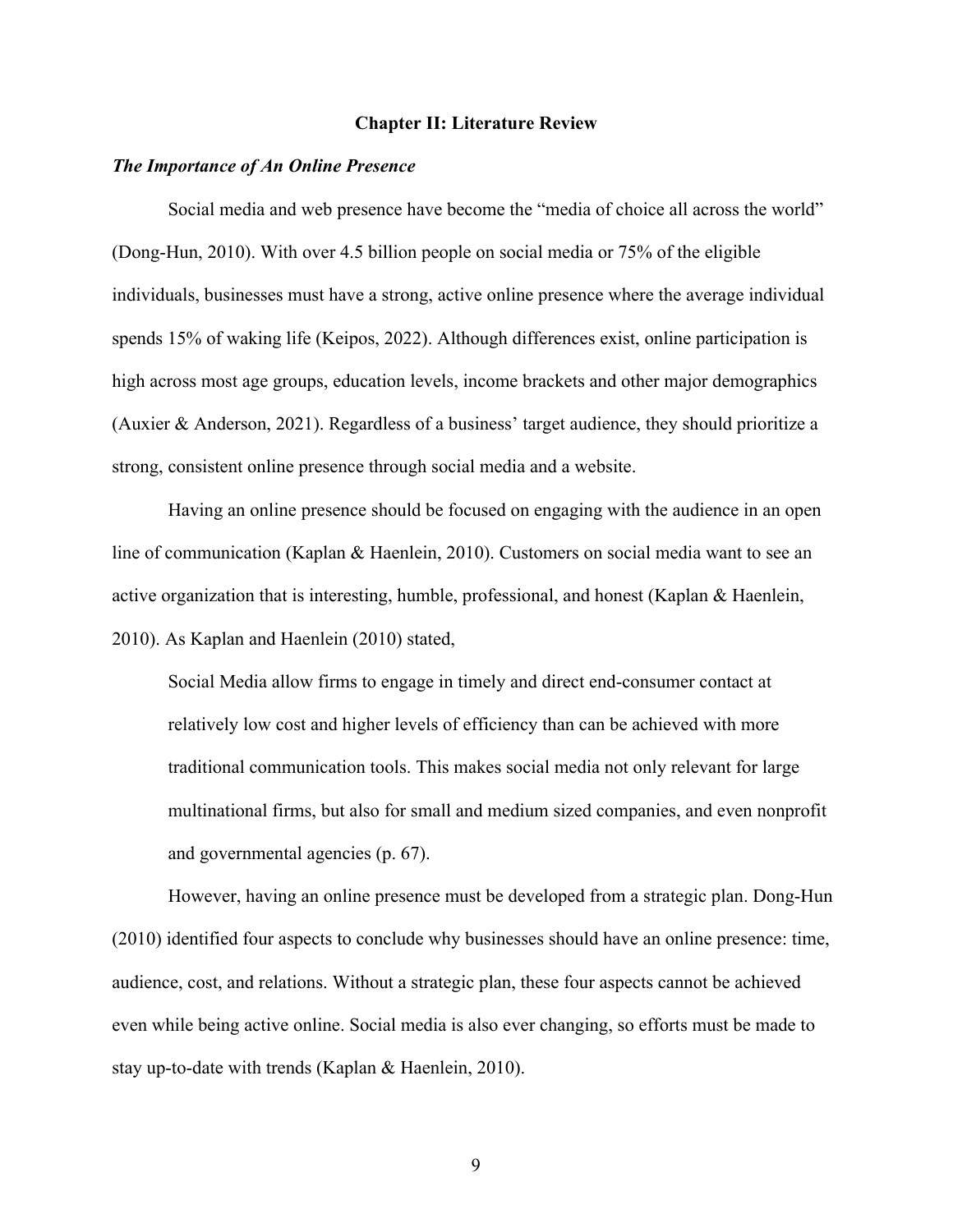Nonprofits often have limited staffing and budget, but they have a large potential target audience and a high expectation to develop strong relationships within the community (Tao et al., 2021; Lovejoy & Saxton, 2012). Social media allows easier dissemination of information to a larger audience than traditional mass media, and often at lower costs with the voluntary nature of consumer interactions on social media (Dong-Hun, 2010). Social media creates a unique opportunity to utilize word-of-mouth marketing on a global scale or the "new era of World of Mouth" (Dong-Hun, 2010). These online platforms create a sense of connectedness between customers, donors, and the organization. Consumer to consumer marketing is seen as less biased by most consumers, so offering the online hub to gather reviews from consumers and product promotion from the organization enables a better opportunity to grow the clientele base (Bernritter et al., 2016). Mongold and Faulds (2009) said "first, social media enables companies to talk to their customers, and second, it enables customers to talk to one another" (p. 358). However, care must be taken to choose the social platforms carefully as nonprofits have limited resources to allocate to social media, and being active on the platform is one of the most important aspects of success on social media (Kaplan & Haenlein, 2010).

#### *Nonprofits in The Online World*

Nonprofits, such as the selected EAAT organizations in this study, have started to utilize digital marketing. Nonprofits have the opportunity to build clientele base, fundraise, interact with donors and volunteers, and educate the public about their organization (Bjork et al., 2016; Lovejoy & Saxton, 2012; Waters et al., 2009). Nonprofit organizations are at a unique advantage in digital marketing compared to other businesses as consumers online prefer "warm" content over competent, and nonprofits are often seen as "warmer" but not any less competent (Bernritter et al., 2016).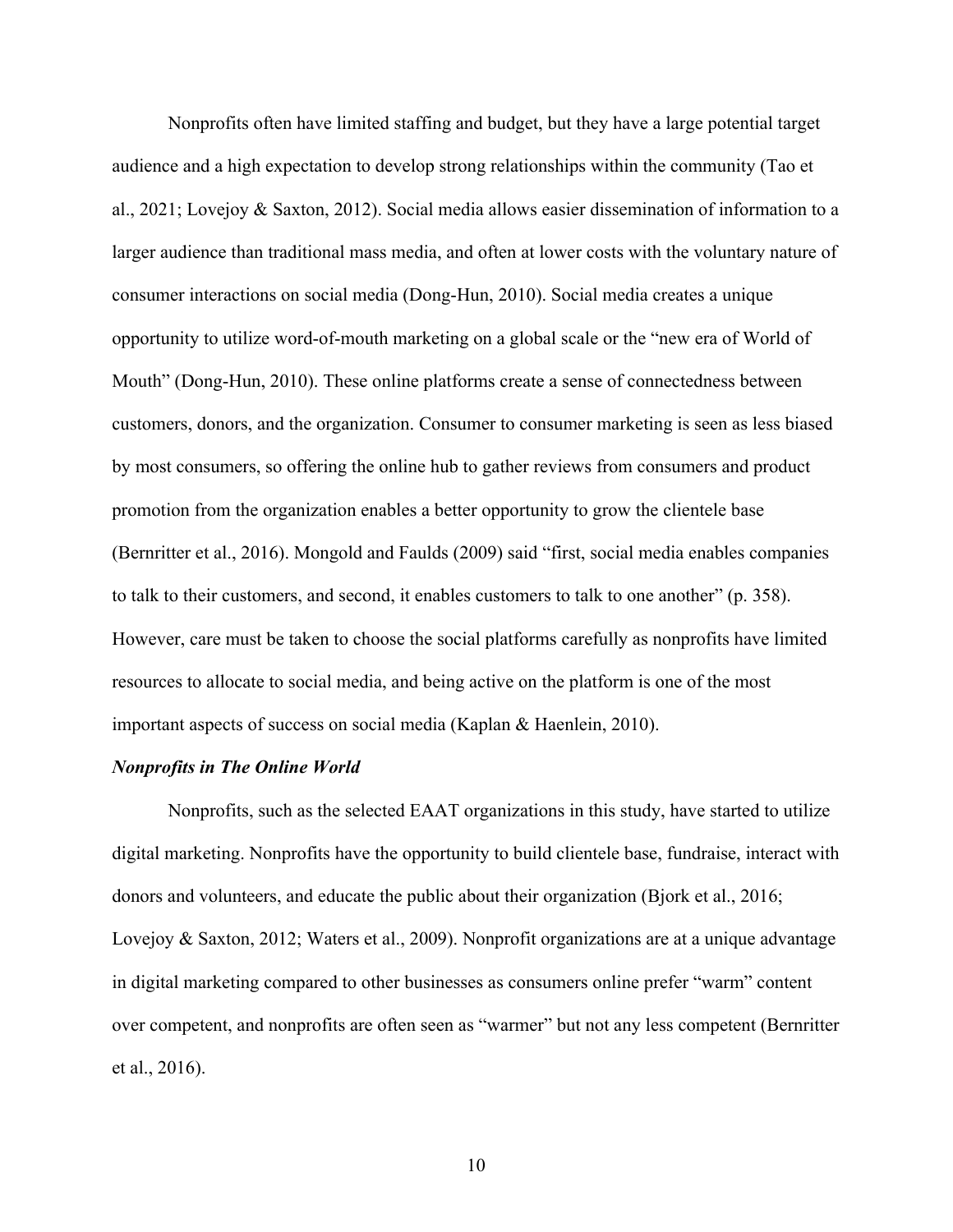Nonprofit organizations are under a constant financial battle and must prove they are a reasonable cause for donations, and this an opportunity to utilize an online presence to reach a larger audience (Tao et al., 2021). However, nonprofits are often working with a limited staff base and off of a limited marketing budget if any, so efforts must be streamlined and effective (Bernritter et al., 2016; Bjork et al., 2016; Tao et al., 2021; Lovejoy & Saxton, 2012). Tao et al. (2021) said many nonprofit social media efforts leave room for improvement as most channels are used to broadcast information rather than to host conversations about the nonprofit, which requires trained staff that many nonprofits do not have access to.

The lack of dedicated resources for online marketing left nonprofits giving up features on each platform (Waters et al., 2009). According to Waters et al. (2009), research, dissemination and involvement strategies were largely ignored by the 275 nonprofits in the study while disclosure was the most common content. These included adding the organizations contacts, website link, mission statement and so on. Nonprofits must continue to grow their online presence as more consumers begin to rely on social networking for news consumption and stakeholders' expectations for online content continue to rise (Waters et al., 2009).

#### *Equine Therapy*

Horses have been used in the health and therapy industry since the 1970s, but their use is growing substantially with the exposure of equine-assisted therapy increasing (Rothe et al., 2005). EAAT is a more specific branch of animal assisted therapy (AAT). These organizations are typically nonprofits that offer versions of therapy in combination with a health professional. Rothe et al. (2005) described therapy with equine as encompassing equine therapy, hippotherapy, equine facilitated psychotherapy and equine assisted psychotherapy.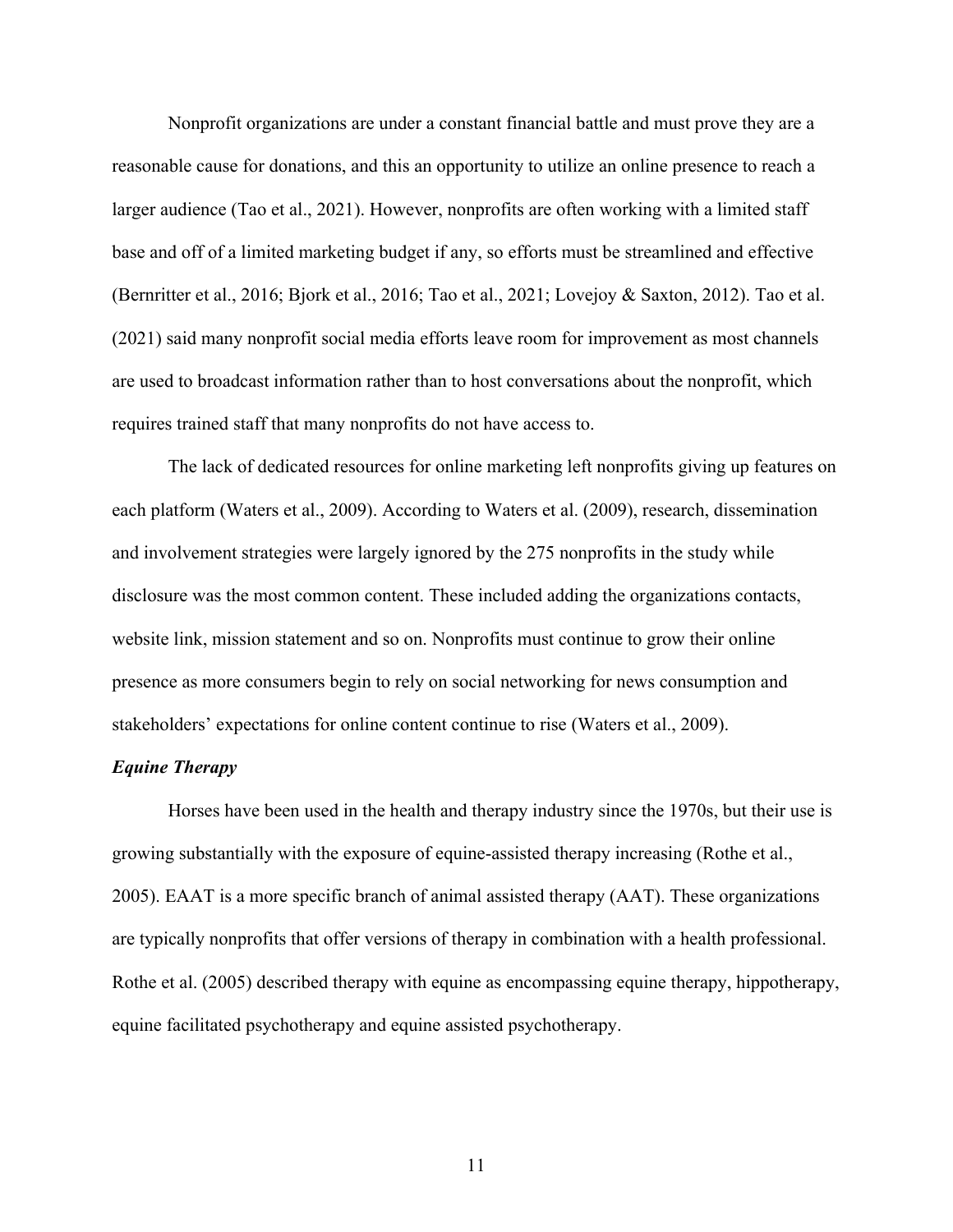In addition to the trained health professionals, mental health peer-to-peer support is becoming increasingly popular on social media channels as Naslund et al., 2016 found,

People with serious mental illness report benefits from interacting with peers online from greater social connectedness, feelings of group belonging and by sharing personal stories and strategies for coping with day-to-day challenges of living with a mental illness. (p. 1) This could be an opportunity for EAAT organizations to create a discussion on social channels and maximize the social media outreach (Tao et al., 2021). As mentioned, there are a wide variety of certification organizations. With 881 PATH certified EAAT centers around the world and many others with other certifications, a wealth of opportunities exist for online discussion to promote equine-assisted activities and therapies (White‐Lewis, 2019). Although PATH is one of the largest organizations, it is only one of these certification programs. The community to expand the social interactions and foster those relationships is much bigger than the single organization.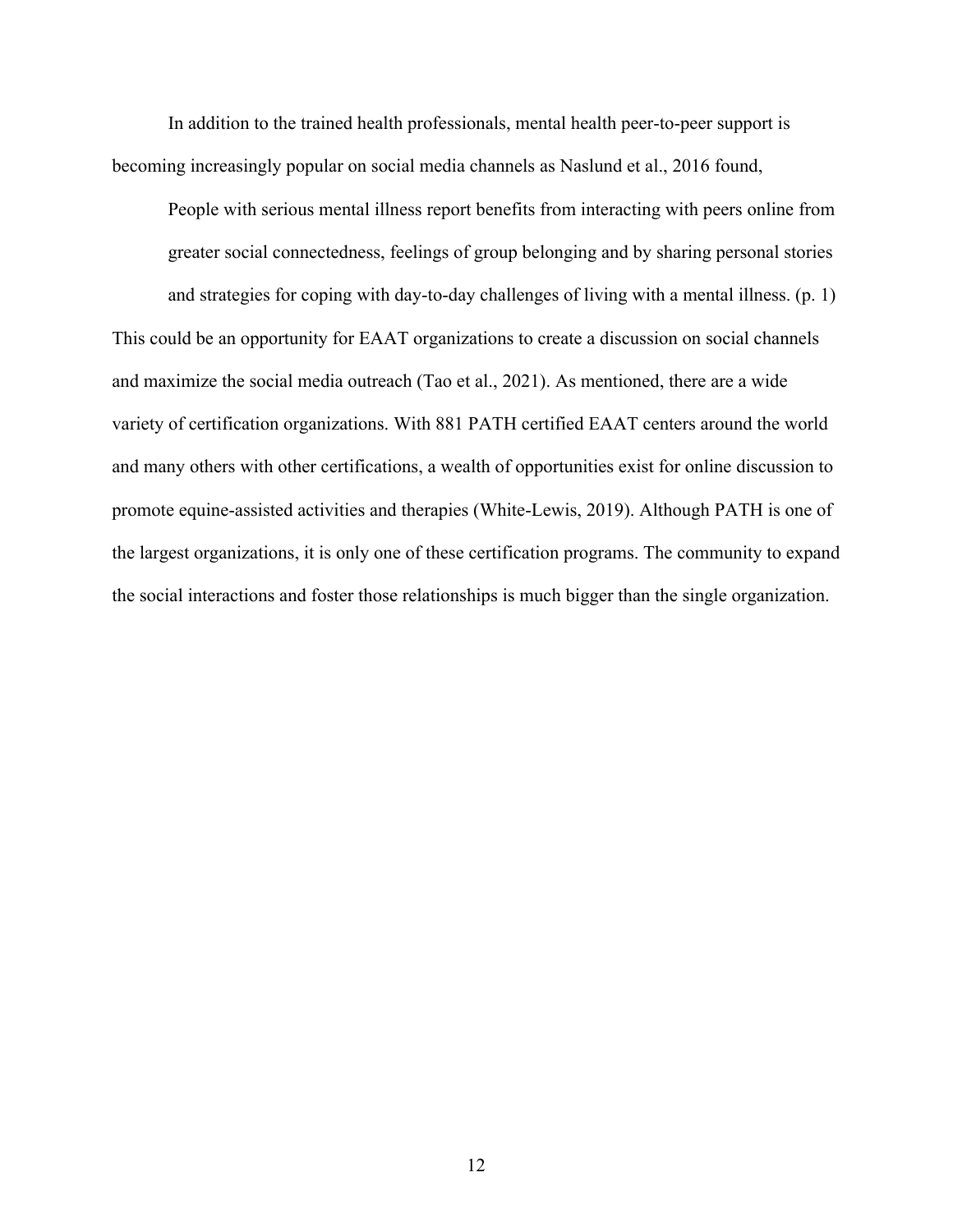#### **Chapter III: Methodology**

This section discusses the methodology used to collect the data, complete an analysis, and how participants were chosen. The process of each objective is described in detail. There are many ways to evaluate digital media, so the methods used in this study are explained in the following section to clarify the chosen methods.

#### *Research Design*

This study sought to analyze the digital media, including website and social media, used by the EAAT organizations included in the study. The objectives that guided this study were:

- 1. Identify current digital media utilized by selected northwest Arkansas equine assisted activities and therapies (EAAT) organizations.
- 2. Describe the online presence of selected northwest Arkansas EAAT organizations and most recent update.
- 3. Describe the application of website best practices for selected northwest Arkansas EAAT organizations.
- 4. Identify the frequency of accessibility errors for the websites of each selected EAAT organization in northwest Arkansas.

A quantitative digital media audit, which included website and social media content analyses, was used for objectives one (identify current digital media), two (describe the online presence), three (website best practices), and four (accessibility error frequency). Social media audits give staff tangible evidence to make decisions regarding social media management and "replace their intuition with formal analyses" (Gattiker, 2012 p. 9). Social media and websites were evaluated individually as social platforms have become so ingrained in modern society (Gattiker, 2012).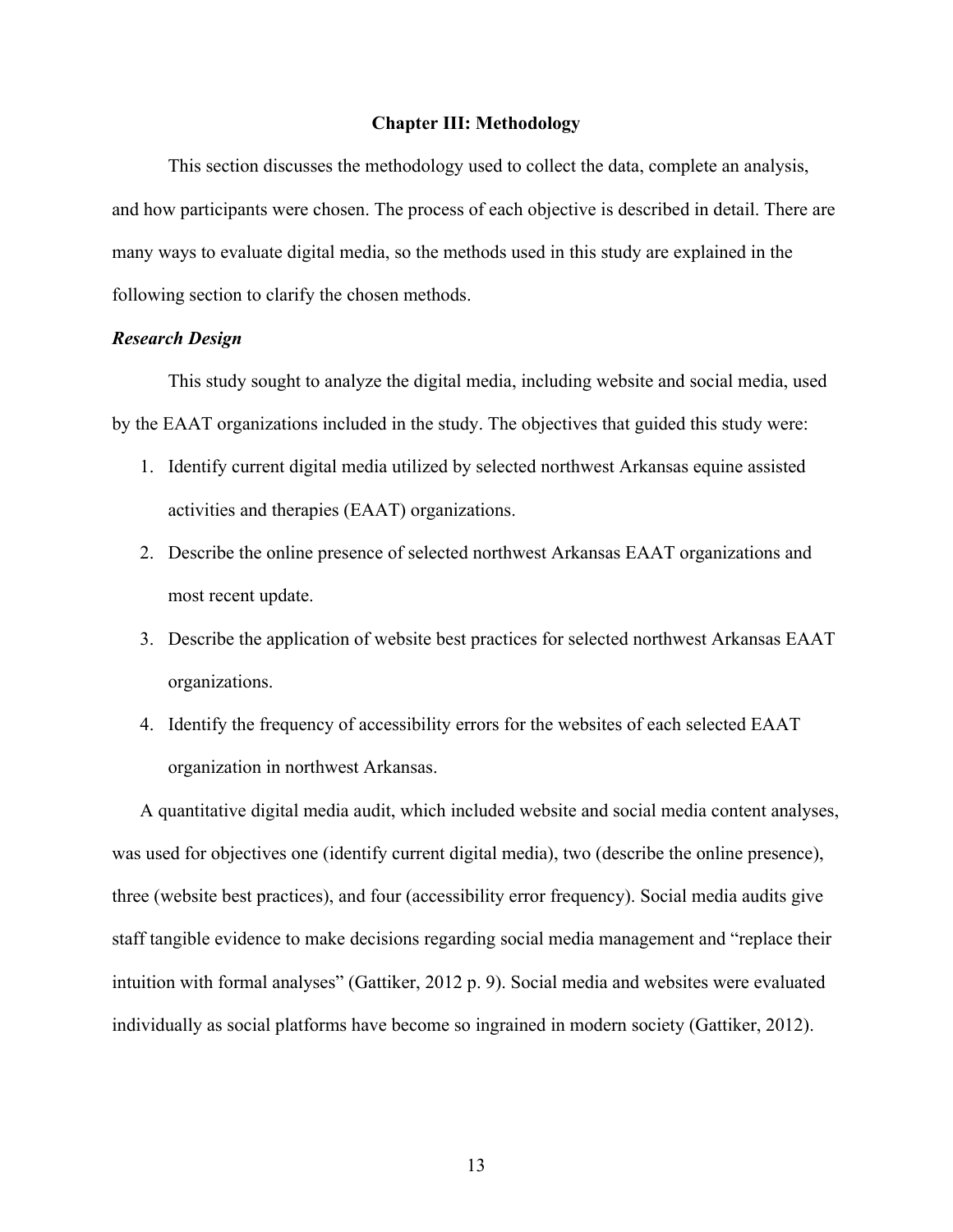For objective one (identify current digital media), codes were created for each digital platform (web-1, Facebook-2, Instagram-3, etc.) and entered into a spreadsheet. The digital presence of each EAAT in the study was analyzed, the digital media usage of each EAAT was recorded in the spreadsheet for analysis. Descriptive statistics were reported for this objective. For objective two (describe the online presence), each EAAT's social media profile was analyzed and content posted in 2022 was evaluated for each organization. The following social media metrics were collected for each platform: likes/followers, following, frequency of updates during the selected three-month period (daily-1, weekly-2, two to three times per week-3, two to three times per month-4, monthly-5, less than monthly-6). The codes were recorded in a spreadsheet and analyzed to report descriptive statistics. For objective three (website best practices), web design details evaluated were based on the "Web Design Best Practices Checklist" from Morris and Ed (2014). The chosen categories were page layout which included consistent site header/ logo, consistent navigation area, informative page title that includes the organization name, page footer area that includes copyright, last update, and contact email, and responsive page layout for various displays (mobile, tablet, and desktop devices) (Morris & Ed, 2014). The EAAT websites were evaluated for "yes, present" or "no, absent" for each category, entered into the spreadsheet, and descriptive statistics were reported for each. For objective four (accessibility error frequency), accessibility of each website was evaluated using the WAVE: Web Accessibility Evaluation Tool. WAVE evaluates websites for accessibility based on six categories that evaluate the content compared to the Web Content Accessibility Guideline (WCAG) standards of accessibility. The WAVE tool gives web designers the opportunity to provide a higher level of support for the disabled community without navigating the full set of standards by flagging potential accessibility breaches in the identified website (Riley-Huff,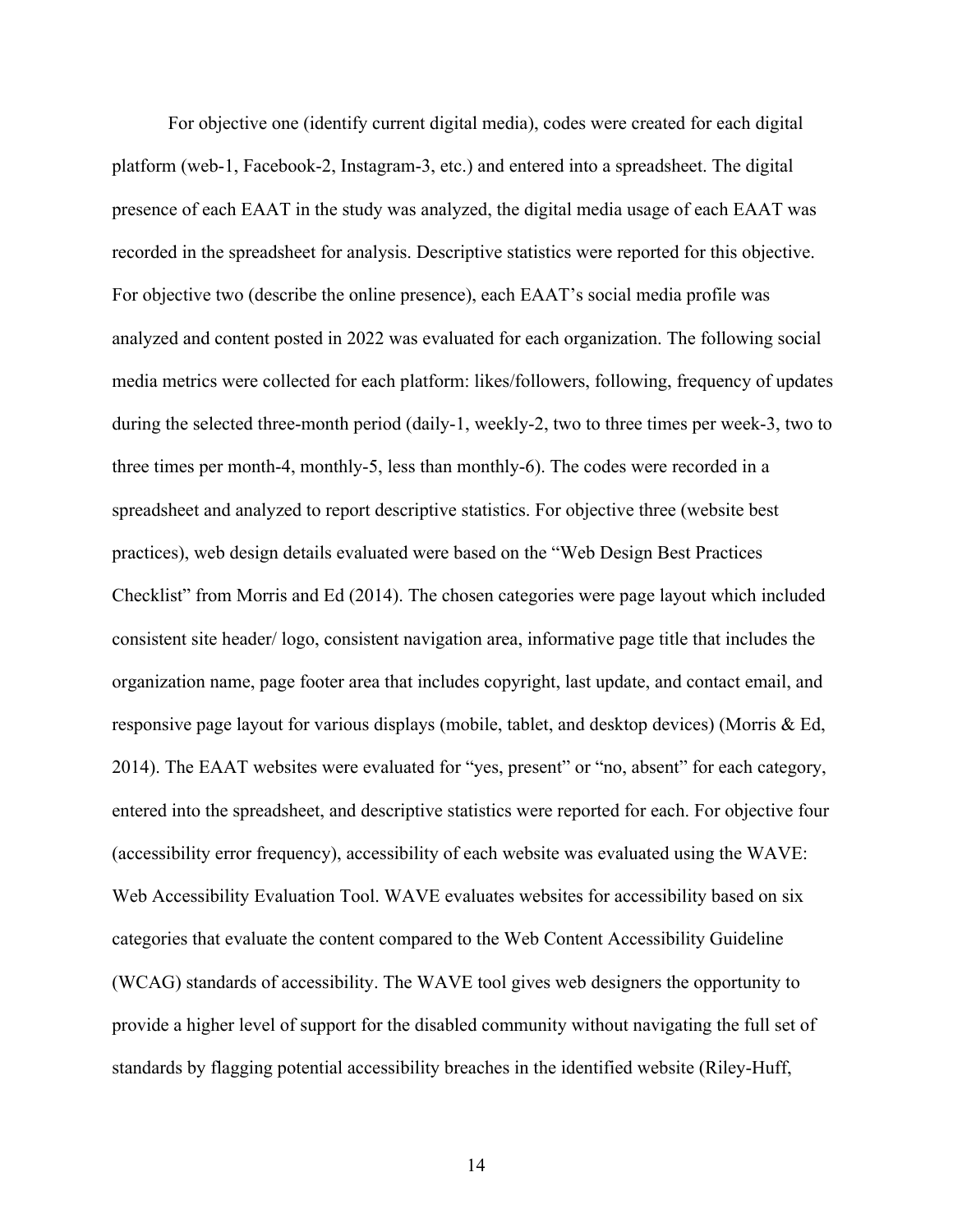2012). Four of the six categories WAVE observed were evaluated for each EAAT website. According to WebAIM (2020), these categories included: 1) errors which indicated issues that will impact certain users or fail to meet WCAG requirements, 2) contrast errors which indicate if accessibility standards for color contrast were met, 3) features refers to positive features that improve accessibility for users, and 4) ARIA which flagged features that were used incorrectly and reduced accessibility. Four common website pages were assessed using WAVE. These pages included home, team, volunteer, and donate for each EAAT website. The frequencies of the four categories were recorded in the spreadsheet. Descriptive statistics were reported for each.

#### *Rigor*

Rigor was established by clearly defining the objectives data was gathered on, using anonymous aliases for the organizations in data collection and reporting, and having multiple evaluators analyze the data. Descriptive statistics were reported to develop a foundation of information to supplement future research.

#### *Participants*

Web searches were conducted for "equine assisted therapy + NW Arkansas," "equine therapy in NW Arkansas," and "equine assisted activities and therapy in NW Arkansas." After cross referencing these three searches and eliminating any EAATs outside of Washington and Benton Counties, six organizations appeared on each list and were selected for analysis. The selected organizations include (alphabetically), with their identifiers, Corral Coaching  $\&$ Counseling, PLLC (EAAT 1), Courage Therapeutic Riding Center (EAAT 2), Equestrian Bridges (EAAT 3), Healing by Horseback (EAAT 4), Horses for Healing NWA (EAAT 5), and Unbridled Pediatric Therapies (EAAT 6).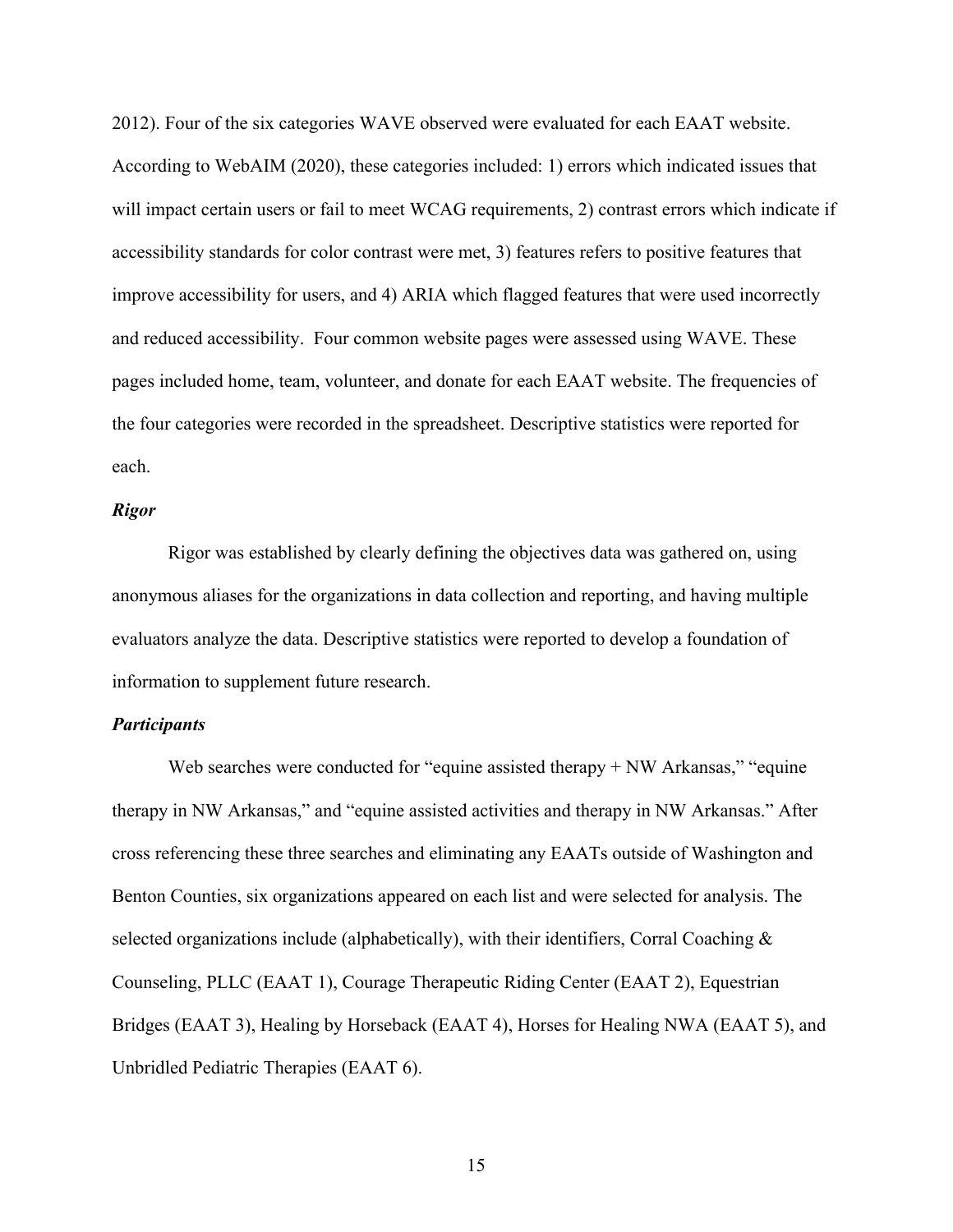### *Data Collection and Analysis*

A spreadsheet was used to record and manage data for the media audit. The predefined categories and codes for each objective, as described above, were recorded for each of the six EAATs for each objective. Evaluator 1, the primary researcher, created the codebook and conducted the initial analysis, and Evaluator 2, the advisor, checked the coding to ensure accuracy. Descriptive statistics including frequencies and numbers were calculated using Excel. In the following section, the findings by objective are presented.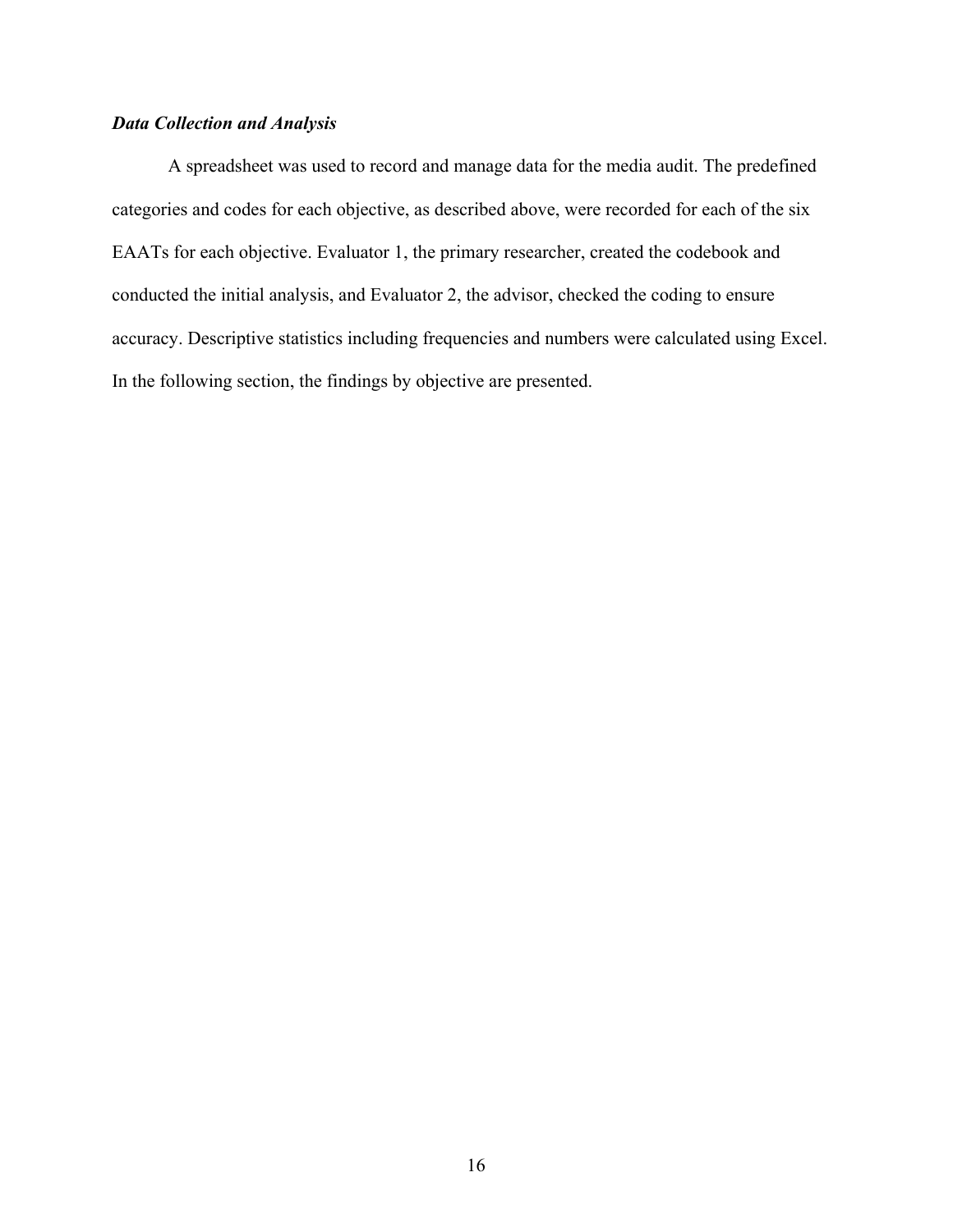#### **Chapter IV: Findings**

# **Objective One: Identify current digital media utilized by selected northwest Arkansas equine assisted activities and therapies (EAAT) organizations.**

The researchers found  $83\%$  ( $n = 5$ ) of the sample had an active website. One organization did not have an active website (EAAT 4), even though links were provided from other digital platforms to a website. Use of those hyperlinks revealed the domain was listed as available for purchase or renewal. This indicates the EAAT may have had a website at one point, but not currently.

Each of the selected organizations,  $(n = 6)$ , had both Facebook and Instagram social media accounts. Researchers found 17% (*n* = 1) had TikTok. Similarly, 17% (*n* = 1) had an online newsletter and a YouTube account. Although the same organization had the only online newsletter and YouTube account (EAAT 6), EAAT 4 had the only TikTok presence. See Table 1 for digital media utilization.

| Table 1                                 |      |   |  |  |  |  |
|-----------------------------------------|------|---|--|--|--|--|
| <b>EAAT Current Digital Media Usage</b> |      |   |  |  |  |  |
| Digital Media                           |      | n |  |  |  |  |
| Website                                 | 83%  | 5 |  |  |  |  |
| Facebook                                | 100% | 6 |  |  |  |  |
| Instagram                               | 100% | 6 |  |  |  |  |
| <b>TikTok</b>                           | 17%  | 1 |  |  |  |  |
| Online<br>newsletter                    | 17%  | 1 |  |  |  |  |
| YouTube                                 | 17%  |   |  |  |  |  |

*Note.* This table represents the popularity of each social media platform and website presence for each organization.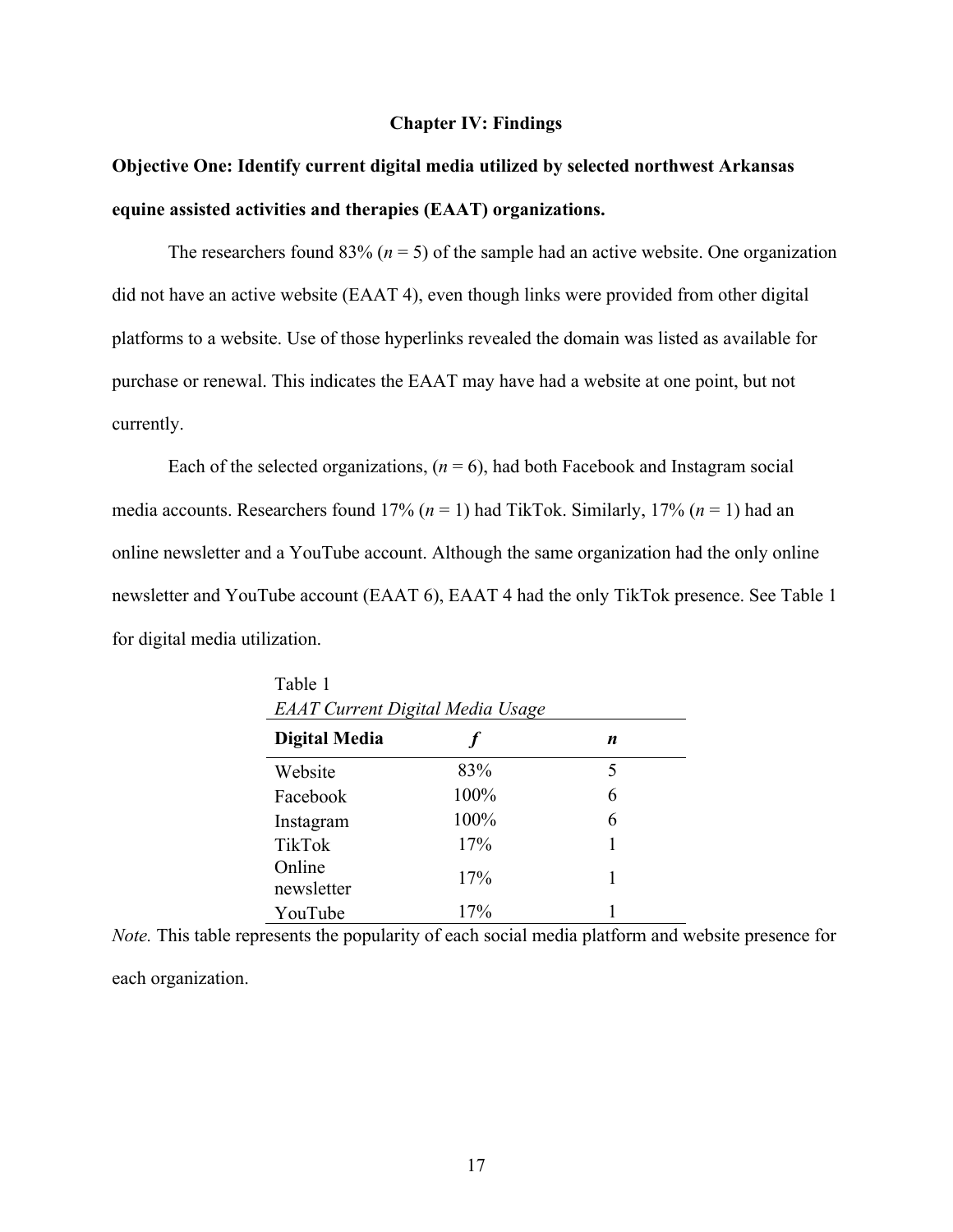# **Objective Two: Describe the online presence of selected northwest Arkansas EAAT organizations and most recent update.**

Only 33%  $(n = 2)$  had copyright dates listed on the website, and these dates ranged from 2020-2022. One organization, did not have an active website to evaluate. The researcher collected data on likes/followership, most recent update, number of posts, and the frequency of updates from each organization as seen in Table 2.

### Table 2

|                    | <b>EAAT</b> Identifier |                  |              |                         |                   |                |
|--------------------|------------------------|------------------|--------------|-------------------------|-------------------|----------------|
|                    | <b>EAAT</b>            | <b>EAAT</b>      | <b>EAAT</b>  | <b>EAAT</b>             | <b>EAAT</b>       | <b>EAAT</b>    |
|                    | $\mathbf{1}$           | $\boldsymbol{2}$ | 3            | $\overline{\mathbf{4}}$ | 5                 | 6              |
| Website            |                        |                  |              |                         |                   |                |
| Copyright          | 2022                   | 2020             |              | not active              |                   |                |
| Facebook           |                        |                  |              |                         |                   |                |
| Likes              | 2,624                  | 1,417            | 550          | 371                     | 85                | 3,928          |
| Most recent update | 3/29/22                | 3/21/22          | 3/21/22      | 3/29/22                 | 5/25/20           | 3/29/22        |
| Update frequency   | $\overline{3}$         | $\overline{4}$   | 6            | 3                       | 6                 | 5              |
| Listed as          | Nonprofit              | Nonprofit        | Nonprofit    | Physical<br>Therapist   | Social<br>Service | Nonprofit      |
| Instagram          |                        |                  |              |                         |                   |                |
| Following          | 2,081                  | 1,110            | 3            | 139                     | 54                | 33             |
| Followers          | 1,277                  | 1,001            | 13           | 474                     | 64                | 288            |
| Most recent update | 3/29/22                | 3/21/22          | 3/21/22      | 3/29/22                 | 8/13/21           | 12/25/21       |
| Number of posts    | 429                    | 311              | $\mathbf{1}$ | 150                     | 13                | 69             |
| Update frequency   | $\overline{3}$         | $\overline{4}$   | 5            | $\overline{3}$          | 6                 | $\overline{4}$ |

*Online presence for EAATs.*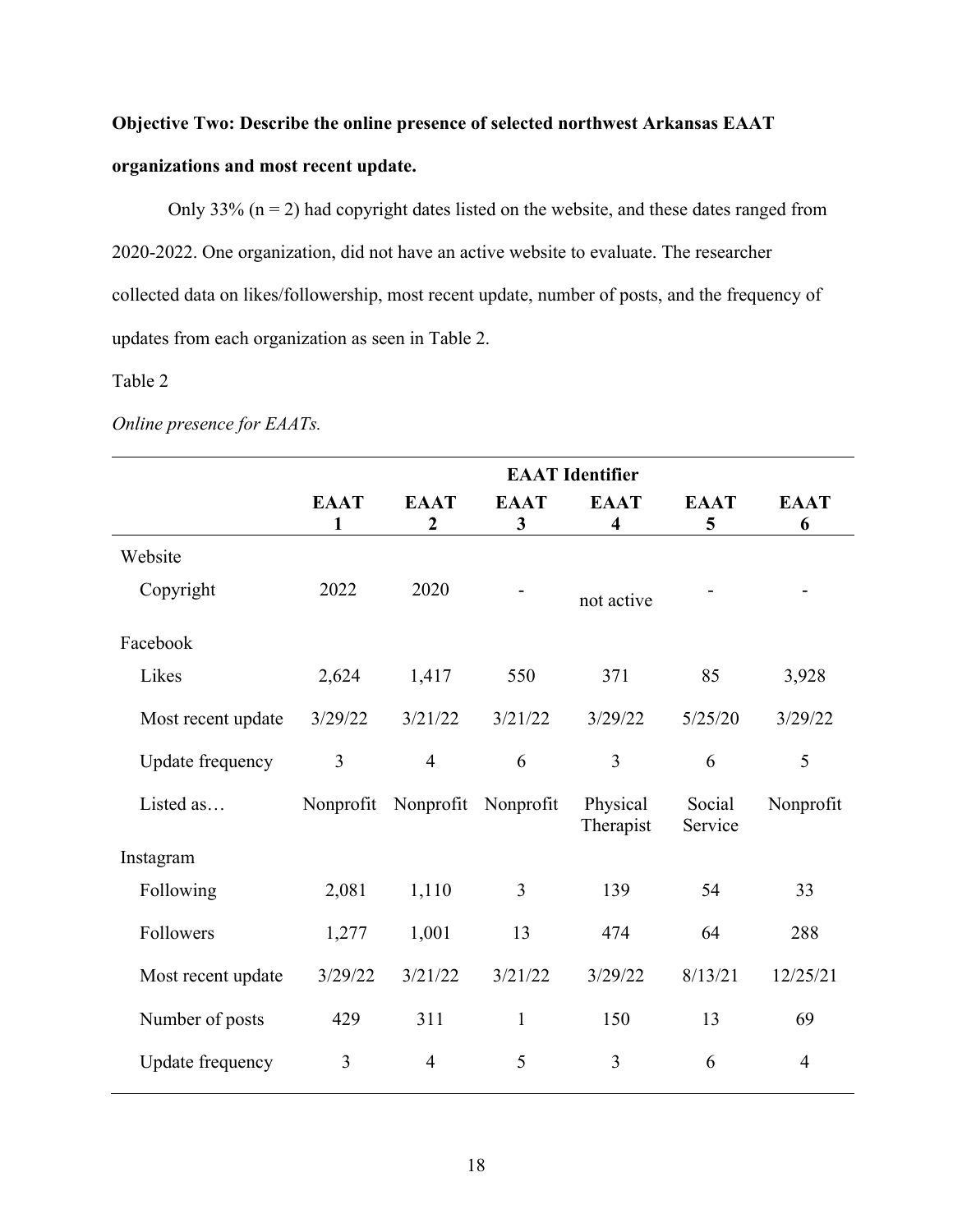|                    | <b>EAAT</b> Identifier |                                 |                  |                                        |                  |                  |
|--------------------|------------------------|---------------------------------|------------------|----------------------------------------|------------------|------------------|
|                    | <b>EAAT</b><br>1       | <b>EAAT</b><br>$\boldsymbol{2}$ | <b>EAAT</b><br>3 | <b>EAAT</b><br>$\overline{\mathbf{4}}$ | <b>EAAT</b><br>5 | <b>EAAT</b><br>6 |
| <b>TikTok</b>      |                        |                                 |                  |                                        |                  |                  |
| Following          | $\overline{0}$         | $\boldsymbol{0}$                | $\theta$         | 37                                     | $\boldsymbol{0}$ | $\theta$         |
| Followers          | $\overline{0}$         | $\boldsymbol{0}$                | $\theta$         | 1067                                   | $\boldsymbol{0}$ | $\theta$         |
| Most recent update |                        |                                 |                  | 3/2022                                 |                  |                  |
| Update frequency   | $\boldsymbol{0}$       | $\boldsymbol{0}$                | $\boldsymbol{0}$ | $\overline{3}$                         | $\boldsymbol{0}$ | $\boldsymbol{0}$ |
| Online newsletter  |                        |                                 |                  |                                        |                  |                  |
| Most recent update |                        |                                 |                  |                                        |                  | 2/1/22           |
| YouTube            |                        |                                 |                  |                                        |                  |                  |
| Most recent update |                        |                                 |                  |                                        |                  | 4/2021           |
| Number of uploads  | $\theta$               | $\boldsymbol{0}$                | $\boldsymbol{0}$ | $\theta$                               | $\boldsymbol{0}$ | 6                |

*Note.* This table shows the social media and website analyses statistics for each organization. The bottom line denotes the code guide for the frequency of updates listed on each social platform.

On Facebook, the number of likes ranged from 85 likes to 3,928 likes, with an average of 1,496. Of the sample, 83% (*n* = 5) had updated their Facebook in March 2022, but this ranged from May 2020 to current. Researchers found 67% (*n* = 4) of the organizations categorized themselves as a nonprofit organization,  $17\%$  ( $n = 1$ ) was listed as a physical therapist, and  $17\%$  $(n = 1)$  was listed as a social service. Although 83%  $(n = 5)$  of the organizations had updated their page in the last month, only  $33\%$  ( $n = 2$ ) updated more than one time per week. This was matched by 33%  $(n = 2)$  updating the Facebook page less than monthly.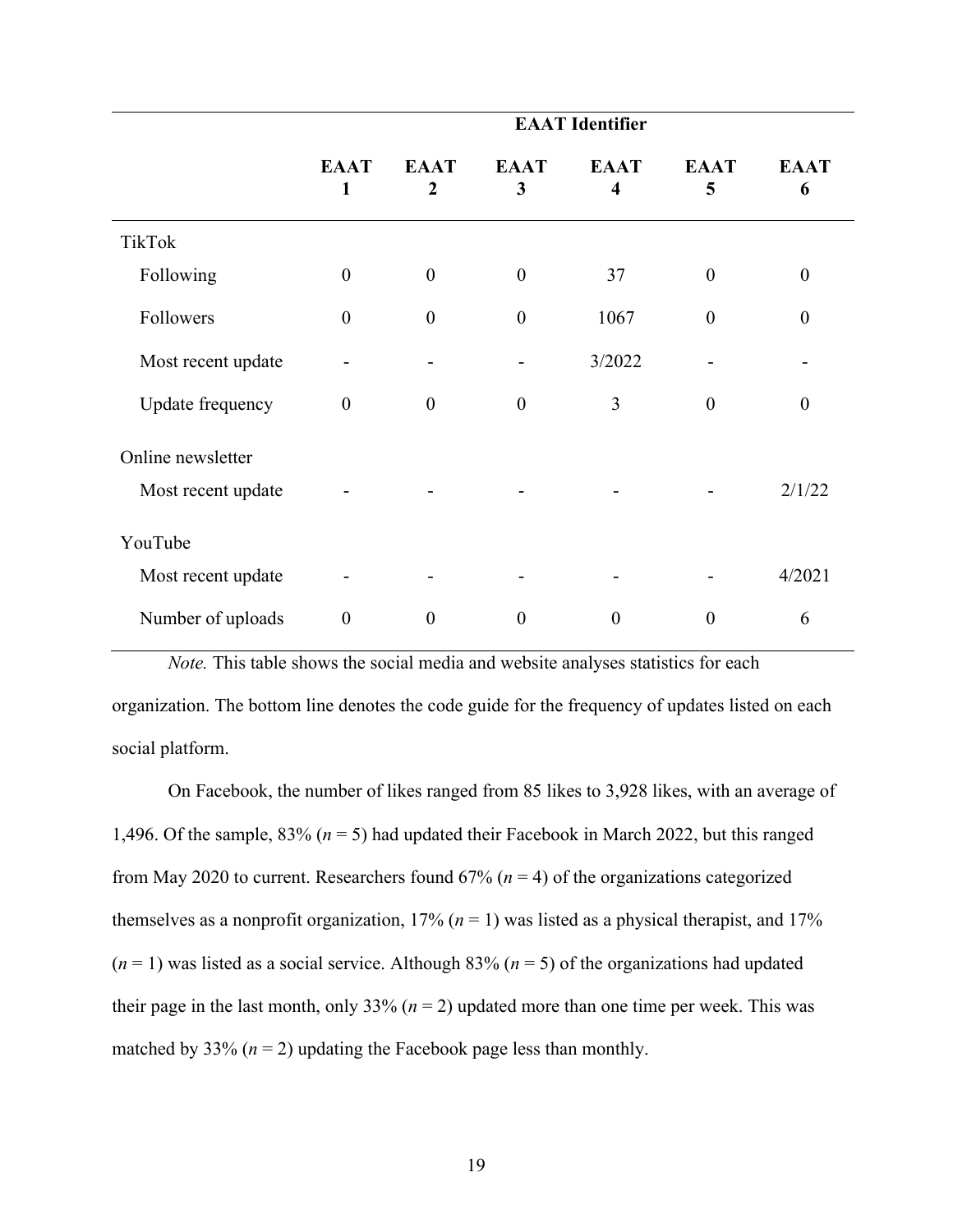On Instagram, the number of followers ranged from 13 to 1,277, with the average being 520 followers, and the number of accounts the organization pages' follow on Instagram ranged from 3 to 2,081. With EAAT 4 being the only organization with a TikTok, there were 1067 followers, and new posts were added two to three times per week. The most recent newsletter from EAAT 6 was published in February 2022, but the YouTube had not been updated since April 2021 with six uploads total.

## **Objective Three: Describe the application of website best practices for selected northwest Arkansas EAAT organizations.**

Researchers found  $83\%$  ( $n = 5$ ) met the requirements outlined by Morris and Ed (2014) for consistent site header and logo and consistent navigation area. Again, only 83% (*n* = 5) had websites to evaluate. Of the sample, 33% (*n* = 2) had an informative page title that included the organization name. None of the participants met the footer requirement that included copyright, date of last update, and a contact email.

# **Objective Four: Identify frequency of accessibility errors for the websites of each selected EAAT organization in northwest Arkansas.**

The accessibility errors or features of each website was evaluated using WAVE as seen in Table 3. The researchers found the accessibility errors ranged from zero errors to seven errors, and 50% ( $n = 3$ ) had zero main errors. Contrast errors ranged from  $0 - 28$ . The average was 10.2 contrast errors. Features ranged from 4 to 19, ARIA ranged from 0 to 81 ARIA alerts.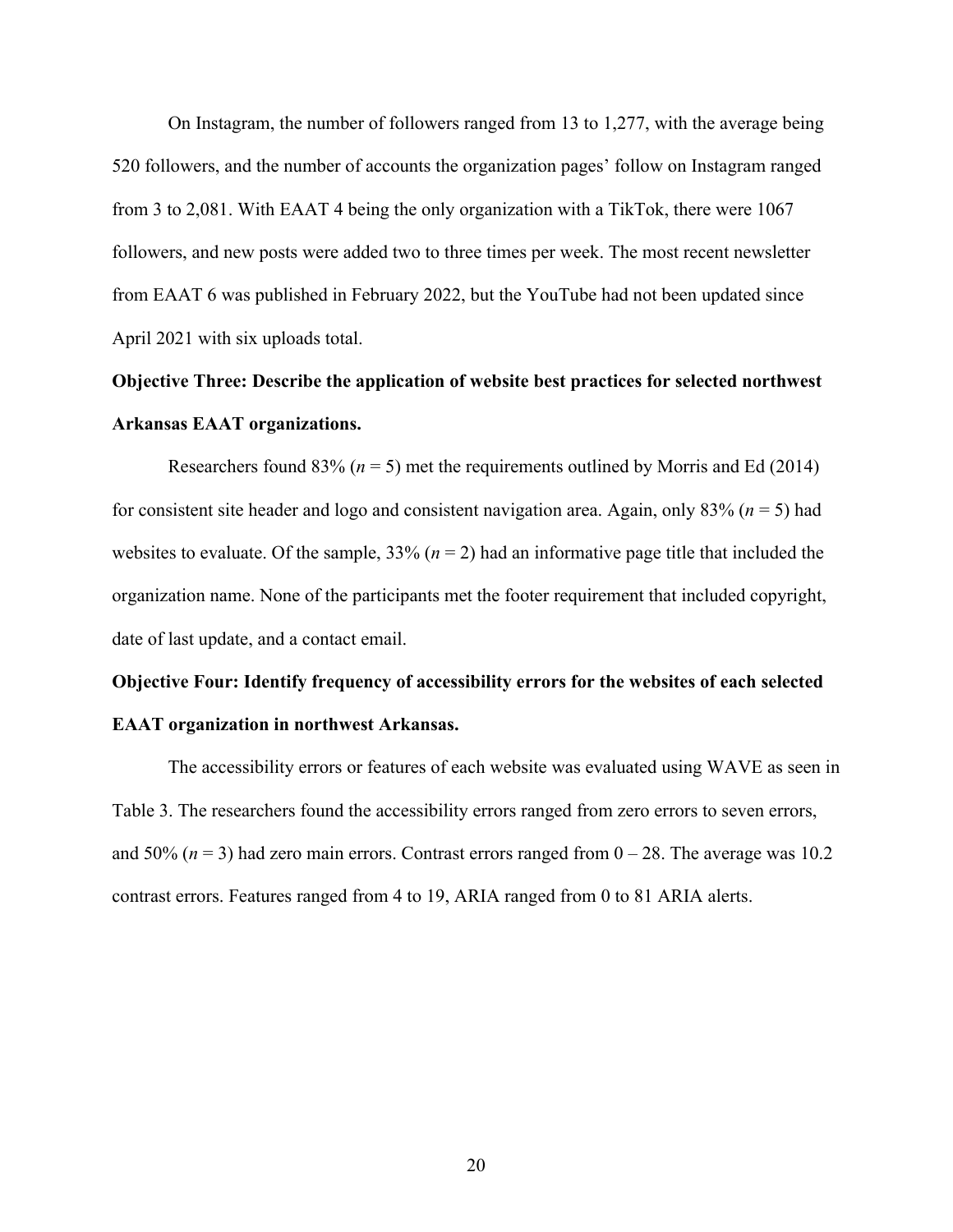## Table 3

| <b>EAAT</b> Identifier |             |          |                     |                  |                  |                  |
|------------------------|-------------|----------|---------------------|------------------|------------------|------------------|
|                        | <b>EAAT</b> |          | EAAT EAAT EAAT<br>3 | $\boldsymbol{4}$ | <b>EAAT</b><br>5 | <b>EAAT</b><br>b |
| Errors                 | $\theta$    | $\theta$ | 2                   | -                |                  |                  |
| <b>Contrast Errors</b> | 10          | 28       | $\Omega$            | -                | 6                |                  |
| Features               | 12          | 19       | 5                   |                  | 4                | 9                |
| <b>ARIA</b>            | 44          | 81       |                     |                  |                  | 29               |

*WAVE Accessibility for Errors, Contrast Errors, Features, and ARIA.*

*Note.* This table shows the frequency of occurrences of the four observed categories on the

WAVE Accessibility tool (errors, contrast errors, features, and ARIA) for each of the six selected organizations.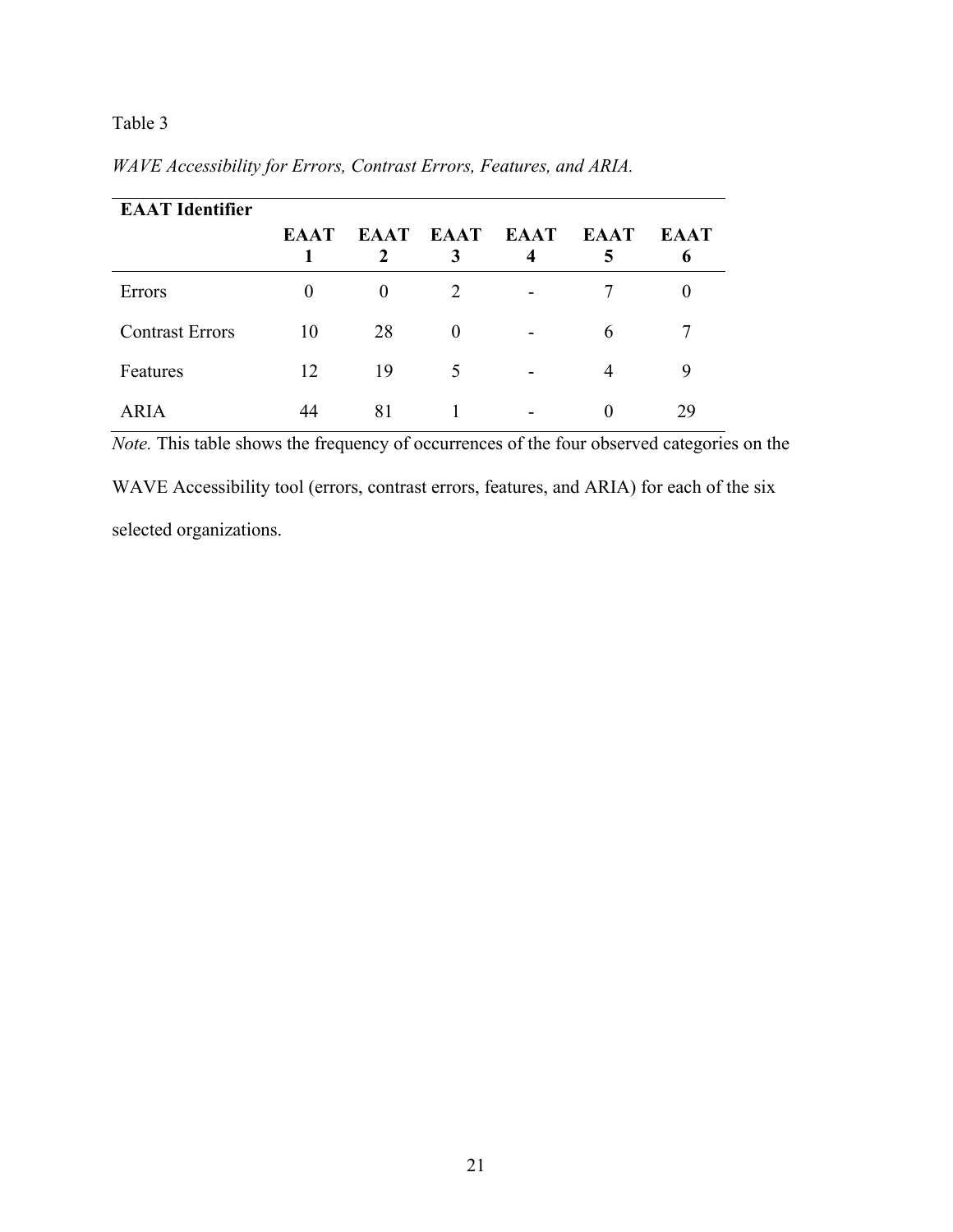#### **Chapter V: Conclusions and Recommendations**

This research study sought to describe the digital media usage of selected EAATs organizations in Northwest Arkansas. As Dong-Hun (2010) described, social media has the opportunity to reach a large audience with a multitude of content, but nonprofits have limited resources and training on best practices in digital marketing (Waters et al., 2009). Creating an online profile for the organization is not the only task, but profiles must be actively monitored, regularly updated, and a solid marketing plan in place to maximize the opportunity of digital media (Kaplan & Haenlein, 2010).

All six of the selected EAAT organizations had websites linked to the respective social media accounts, but the website linked for EAAT 4 was an expired domain. This could be due to lack of unawareness by staff of the requirements to maintain a domain. Moreover, the organization might not know about the website being inactive. EAAT 4 was the only organization that did not have a live website, but it was also the only EAAT with a TikTok account, on which the organization posted multiple times per week. Only two of the five active websites listed a copyright date in the footer, and only EAAT 1 had a current copyright date of 2022. The other listed copyright was 2020 for EAAT 2, and the other three websites were missing a copyright date entirely. This prevented users from knowing if the content was accurate and up-to-date or if the organization was still active.

Similar inconsistencies were observed on social media. EAAT 1, EAAT 2, EAAT 3, and EAAT 6 were listed as nonprofit organizations on Facebook, but EAAT 4 was listed as a physical therapist and EAAT 5 was listed as a social service. This might not reflect the full scope of EAAT 4 and EAAT 5, might limit donations, and skew the suggested audience by the algorithm on Facebook. Attention should be given to assess if this label is a full description of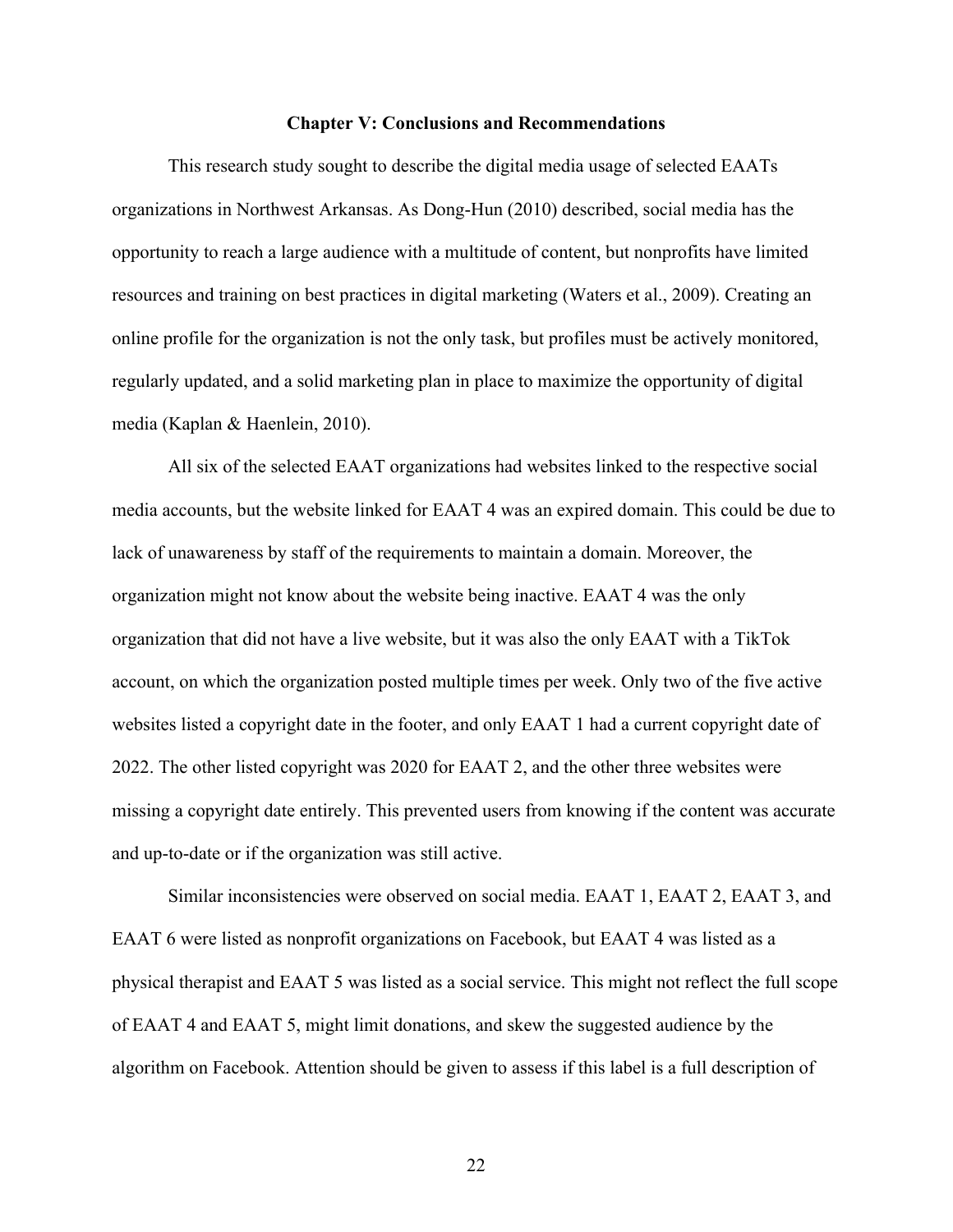the services each organization offers and how that affects donations. Although 100% ( $n = 6$ ) had a Facebook and an Instagram account, few were consistently updated to create the active engagement with followers needed to be successful on social media (Kaplan & Haenlein, 2010).

Inconsistencies were noted between the given platforms for each organization. EAAT 6 had the largest following on Facebook (3,928 likes compared to the average of 1,496) but fell in the middle of the Instagram audience (288 followers compared to the average of 520). Organizations should be promoting every platform account and keeping each active by posting the recommended times daily. The most recent update from EAAT 6 on Facebook was on March 29, 2022, but the most recent post on their Instagram was December 25, 2021. Platforms should be chosen carefully and reevaluated for appropriateness if there is any doubt (Kaplan & Haenlein, 2010). Facebook did have larger audiences for  $100\%$  ( $n = 6$ ) of the organizations over Instagram.

EAAT 4 was the only organization with a TikTok, but the TikTok account had over double the followers compared to the Instagram or Facebook page for EAAT 4 (TikTok: 1067 followers; Instagram: 474 followers; Facebook: 371 likes). Further research should be done to determine if the TikTok audience is local to EAAT 4 to engage in services offered, potential donors to the program, or just engaging in an active conversation. This could be used to determine if TikTok is worth the resources that would be spent by other EAAT organizations before creating a TikTok account based on each of the organization's goals for digital media.

EAAT 6 was the only organization with a YouTube account, but no uploads had been posted since April 2021. EAAT 1 did appear in a search on YouTube as multiple videos had been posted by a professional third party, but EAAT 1 did not have an account of their own. Although videos from the third-party account could be linked and presented on the website or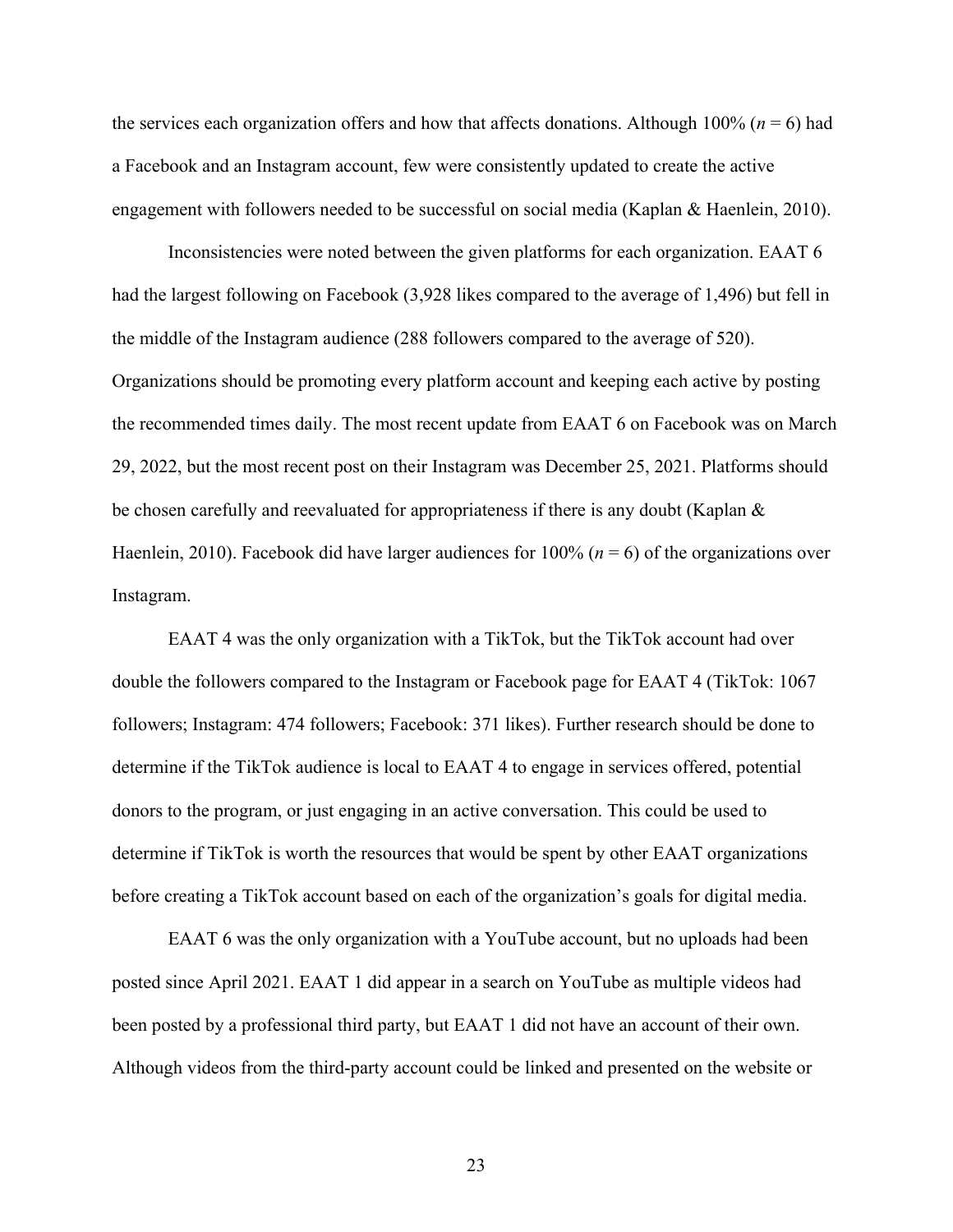similar platforms, it was more difficult for users to find all the videos in one place without an account of their own. Videos, if allowed by the third party, could be housed on an organization YouTube account to be referenced when customers are looking and for staff convenience.

#### *Recommendations for Future Research*

Future research should be conducted past a surface level evaluation of the accessibility of each selected EAAT organization including browser compatibility, general website features, accessibility for all users including keyboard navigation, screen readers, etc., and other key features to ensure legal accessibility requirements are met and surpassed. Websites should be evaluated with the full list of best practices from the "Web Design Best Practices Checklist" from Morris and Ed (2014).

To determine the effectiveness of the profiles of each organization, an audience analysis should be done to fully understand demographics and purpose of following the organization. If this audience does not match the target audience defined by the goals of the organization, the platform or content posted should be reevaluated for consistency with the brand. Once the target audience is clearly defined, the social media platforms should be compared and either prioritized or eliminated for each organization.

To fully understand the needs of EAATs, data should be collected on staff size, resources available, and priority placed on digital media for the organization. Data should be collected about who is managing and creating content for social channels and the training or experience level of each. These findings will inform the needs of EAATs for affordable trainings on digital marketing for nonprofits.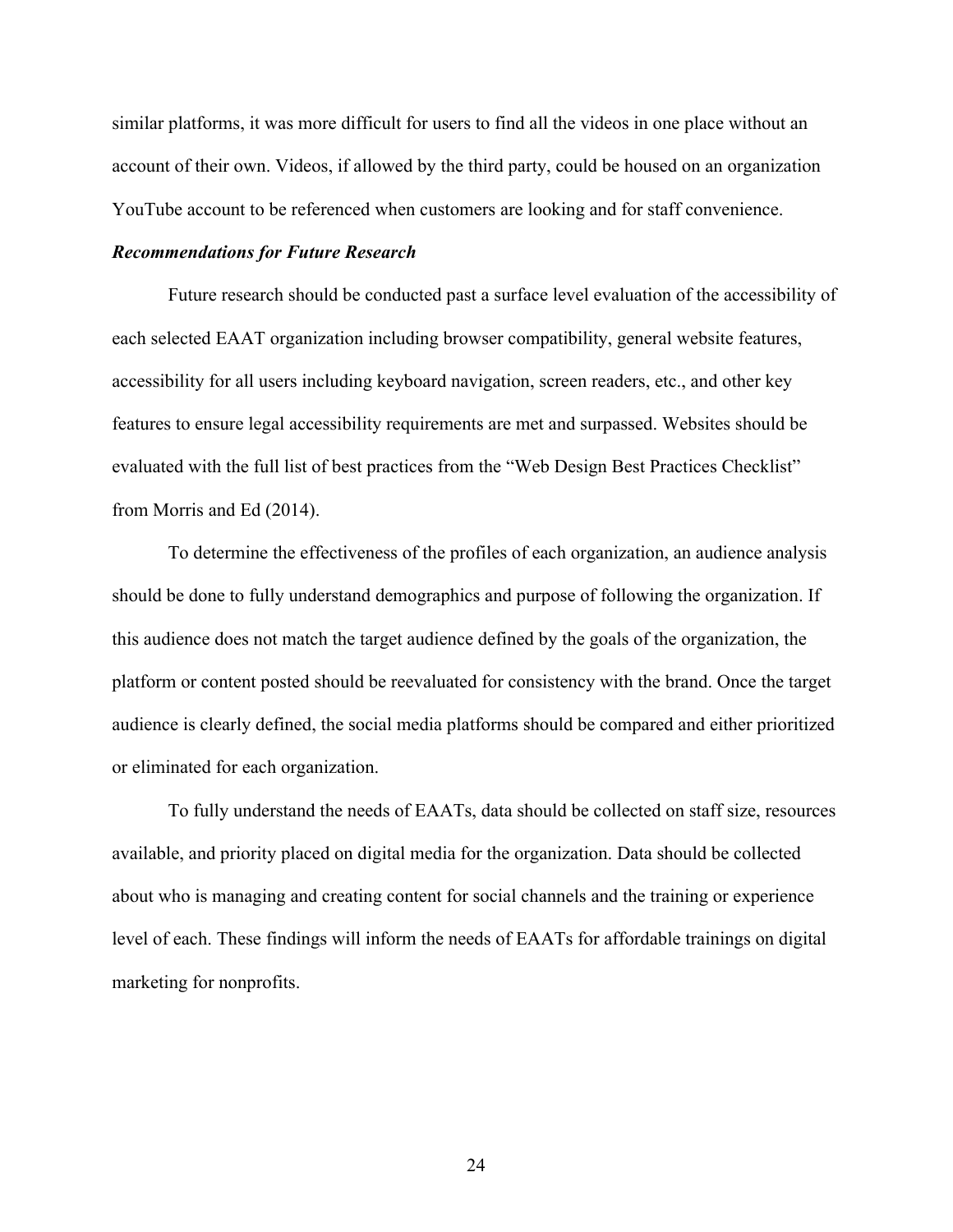#### **References**

- Auxier, B., & Anderson, M. (2021). Social media use in 2021. *Pew Research Center.* Retrieved from https://www.pewresearch.org/internet/2021/04/07/social-media-use-in-2021/.
- Bernritter, S. F., Verlegh, P. W., & Smit, E. G. (2016). Why nonprofits are easier to endorse on social media: The roles of warmth and brand symbolism. *Journal of Interactive Marketing*, *33*, 27-42.
- Bjork, R., Palaggi, B., & McKee, R. (2016). Mobile audience, social media, and action research: An examination of non-profits and mobile engagement. *Concordia Journal of Communication Research, 3*(3)*.* https://doi.org/10.54416/WUXB6696
- Dong-Hun, L. (2010). Korean consumer & society: Growing popularity of social media and business strategy. *SERI Quarterly, 3*(4), 112-117. Retrieved from https://www.proquest.com/scholarly-journals/korean-consumer-amp-society-growingpopularity/docview/758867913/se-2?accountid=8361.
- Gattiker, U. E. (2012). *Social media audit: measure for impact*. Springer Science & Business Media.
- Jegatheesan, B., Beetz, A., Ormerod, E., Johnson, R., Fine, A., Yamazaki, K., & Choi, G. (2014). IAHAIO Whitepaper 2014 (updated for 2018). *The IAHAIO Definitions for Animal Assisted Intervention and Guidelines for Wellness of Animals Involved in AAI.* Retrieved from *http://iahaio.org/best-practice/white-paper-on-animal-assisted-intervention/.*
- Kaplan, A. M., & Haenlein, M. (2010). Users of the world, unite! The challenges and opportunities of Social Media. *Business horizons*, *53*(1), 59-68.
- Keipos. (2022). Global social media stats. *Data Reportal.* Retrieved from https://datareportal.com/social-media-users.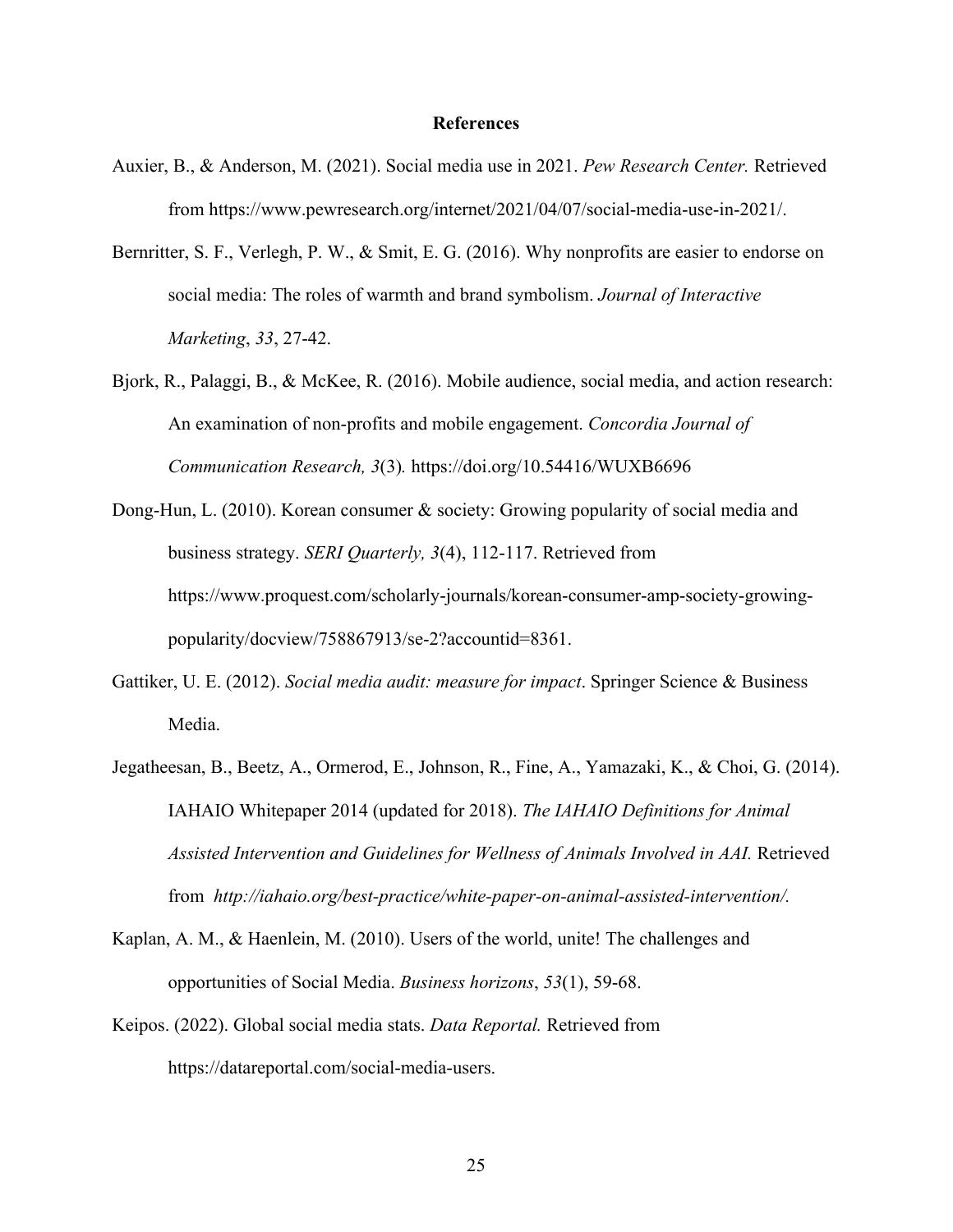- Lovejoy, K., & Saxton, G. D. (2012). Information, community, and action: How nonprofit organizations use social media. *Journal of Computer-Mediated Communication*, *17*(3), 337-353.
- Morris, T., & Ed, D. (2014). Web design best practices checklist. *Terry Ann Morris, Ed. D*, *5*.
- Naslund, J. A., Aschbrenner, K. A., Marsch, L. A., & Bartels, S. J. (2016). The future of mental health care: Peer-to-peer support and social media. *Epidemiology and psychiatric sciences*, *25*(2), 113-122.
- One Heart Equestrian Therapy, Inc (2018). *What are Equine-Assisted Activities and Therapies (EAAT)?* One Heart Equestrian Therapy, Inc. https://www.onehearthorses.org/blank
- Professional Association of Therapeutic Horsemanship International. (2022). *PATH International*. https://pathintl.org
- Riley-Huff, D. A. (2012). Web accessibility and universal design. *Library Technology Reports*, *48*(7), 29-35.
- Rothe, E. Q., Vega, B. J., Torres, R. M., Soler, S. M. C., & Molina, R. M. (2005). From kids and horses: Equine facilitated psychotherapy for children. *International Journal of Clinical and Health Psychology*, *5*(2), 373-383.
- Smith, A. (2011). Why Americans use social media. *Pew Research Center.*
- Tao, W., Li, Z. C., Chen, Z. F., & Ji, Y. G. (2021). Public responses to nonprofit social media messages: The roles of message features and cause involvement. *Public Relations Review*, *47*(2), 102038.
- Waters, R. D., Burnett, E., Lamm, A., & Lucas, J. (2009). Engaging stakeholders through social networking: How nonprofit organizations are using Facebook. *Public Relations Review*, *35*(2), 102-106.